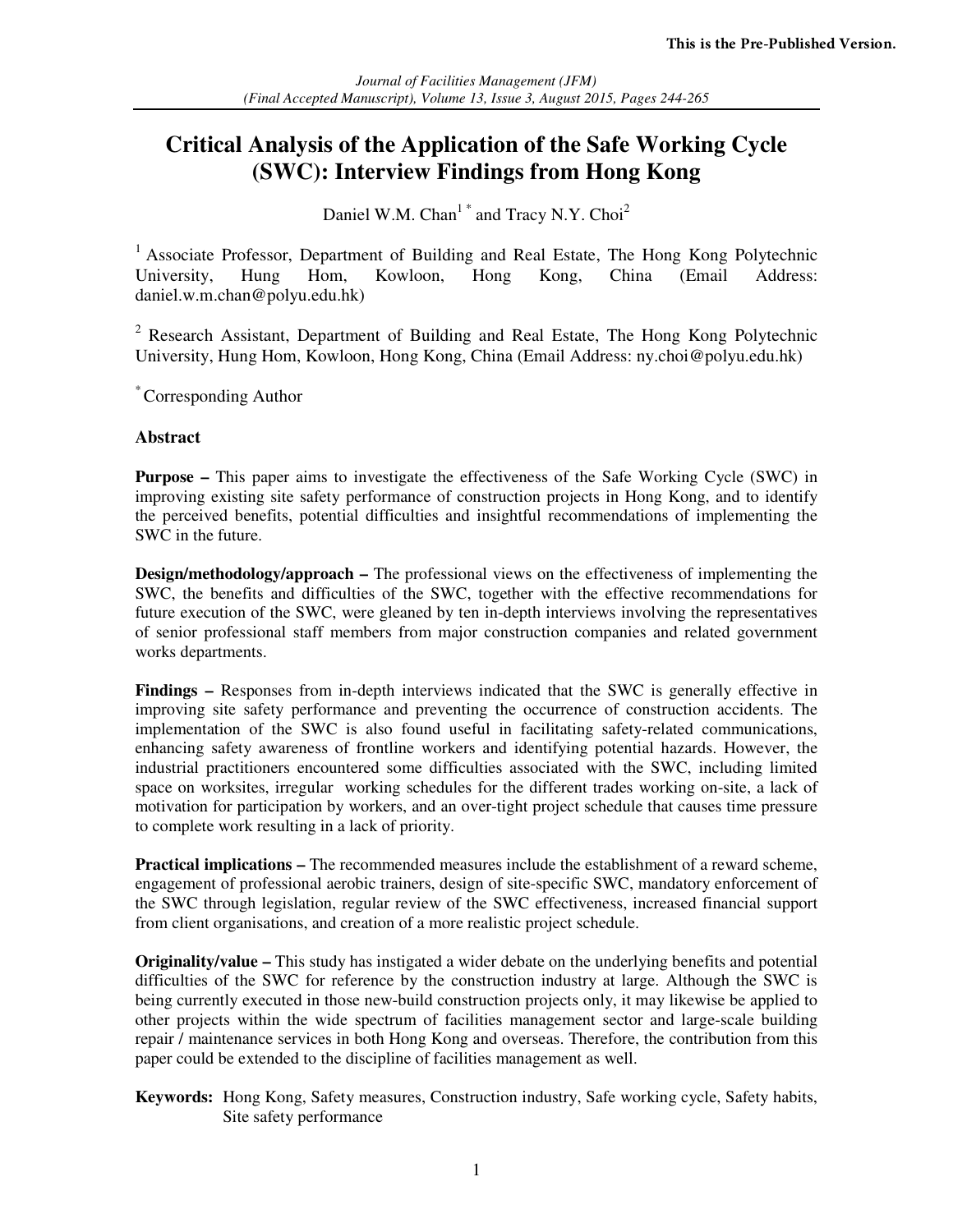#### **1. Introduction**

High-rise buildings in Hong Kong, such as the 118-storey International Commerce Centre and the 88-storey Two International Finance Centre, stand more than 400 metres in height. While these structures are very high, the accident rate in the Hong Kong construction industry is equally very high compared with that of other developed countries or regions (Choi et al., 2012). The primary causes of construction accidents could be classified into management problems, poor working conditions and the carelessness of workers (Tang et al., 2003). In this context, management must formulate effective safety initiatives to substantially improve site safety performance, increase safety in operations and create a safe working environment for workers (Anton, 1989; Abdelharmid and Everett, 2000; Rowlinson, 2003).

Different safety initiatives have been introduced since the 1990s to minimise construction accidents, such as the Safety Management System (SMS), the Performance Assessment Scoring System (PASS), the Pay-for-Safety Scheme (PFSS) and the Safe Working Cycle (SWC) (Rowlinson, 2007). Accident rates have significantly decreased starting from the implementation of these schemes. However, the accident rate in the construction industry remains comparatively higher than that in other major industry sectors (Labour Department, 2013). Evaluating the effectiveness of existing safety measures is therefore necessary to ensure the downward trend of both the accident rate and the fatality rate. This study explores the effectiveness of the SWC in improving construction site safety performance in Hong Kong and determines key benefits, major difficulties and effective recommendations in executing the SWC. This paper will start with an extensive desktop review of the status of safety performance of the Hong Kong construction industry, different safety initiatives currently adopted in Hong Kong and the implementation mechanism of the SWC. Subsequently, the research methodology that involves face-to-face interviews will be outlined and then the research findings will be presented and discussed. The perceived benefits, potential difficulties and possible recommendations on the SWC will also be identified and discussed. By consolidating the experience-based opinions of the interviewees, valuable insights may be gathered to form recommendations for the smooth implementation of the SWC in the future. It is also expected that some valuable insights into the extended application of the SWC based on the lessons learned from new-build construction projects to facilities service management and massive building repair / maintenance could be generated from the research findings.

### **2. Safety performance of the construction industry in Hong Kong**

The overview of the archival safety statistical records of the Hong Kong construction industry over the past decade (2000 to 2012) reflects the current situation and existing problems of the industry. The data contained therein justify the need for further discussion on the SWC that is currently being implemented in Hong Kong.

From 2000 to 2012, the accident rate in the construction industry decreased significantly from 149.8 per 1,000 workers in 2000 to 44.3 per 1,000 workers in 2012, as illustrated in Figure 1. The decrease in accident rate reflected the significance and the effectiveness of various safety measures or initiatives introduced in Hong Kong during the period. However, the number of construction site accidents in 2012 at 3,160 out of 12,547 industrial accidents, accounting for 25.2%, still poses a serious problem for the Hong Kong construction industry.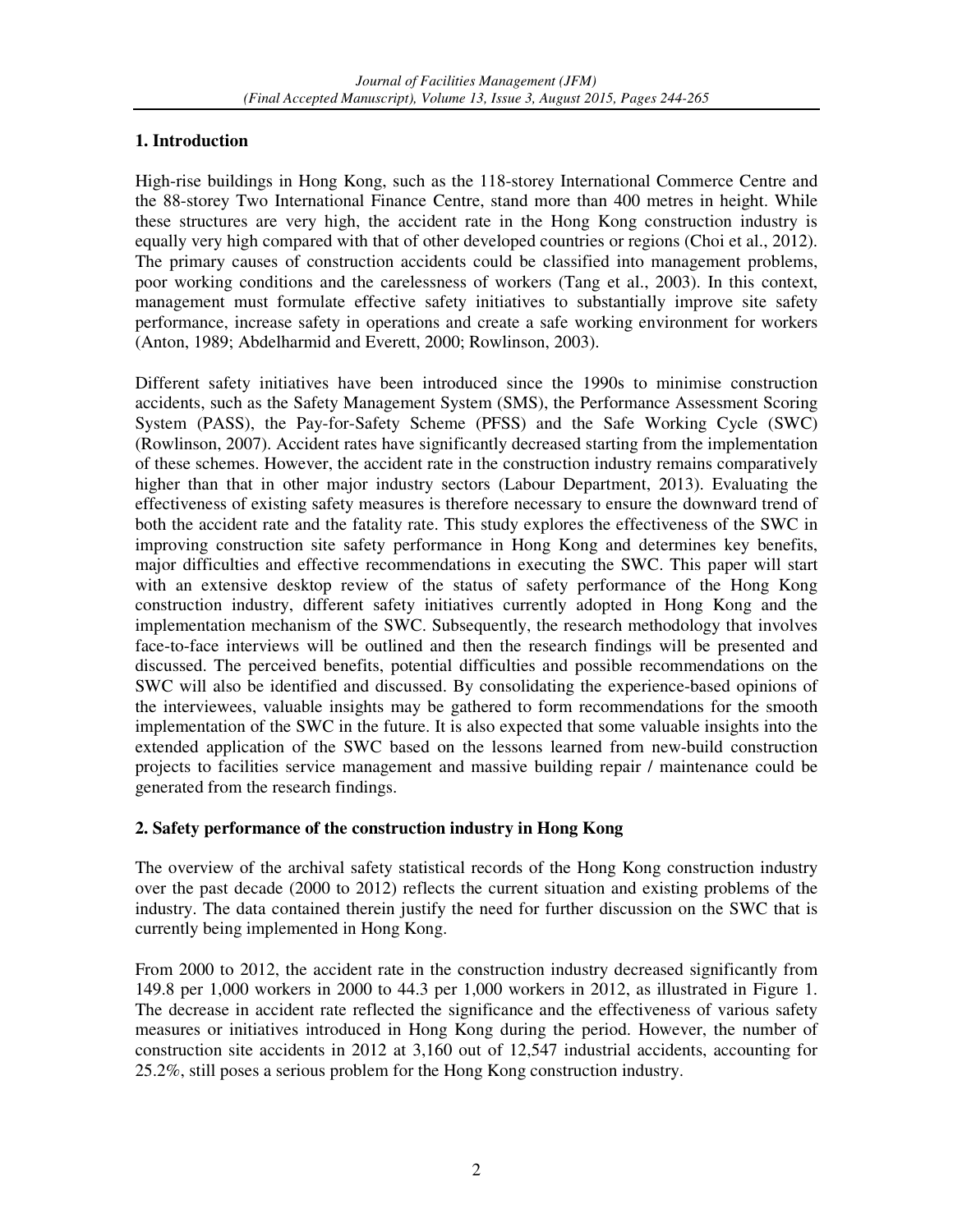The accident rate in the construction industry is always twice the overall accident rate in major industries, as seen in the 2008 figures of 61.4 per 1,000 workers involved in construction accidents against 27.2 per 1,000 workers across all major industries. These figures verify that the construction industry is a high-risk and hazardous industry, which contributes to the hesitation of the youth to this sector.

As shown in Figure 2, the number of industrial fatalities in the construction industry was 24 in 2012, which was slightly higher by 4.3% in 2011 at 23 fatalities and much lower by 17.2% in 2000 at 29 fatalities. From the 29 total industrial fatalities in 2012, 24 (82.8%) were from the construction industry (Labour Department, 2013). This figure generated an enormous negative effect on the reputation and image of the construction industry.

In summary, although both the accident rate and the fatality rate in the construction industry have exhibited a downward trend over the past decade, the numbers remained relatively high compared with that of other industries and by international standards. This observation highlights the need to improve site safety performance further.



Figure 1. Number of industrial accidents and accident rate per 1,000 workers in the Hong Kong construction industry from 2000 to 2012 (Source: Labour Department, 2013).

### **3. Chronicles of construction safety initiatives in Hong Kong**

In the light of the prevailing safety problems, different safety initiatives or measures in both public and private sectors have been introduced and implemented by the Government of the Hong Kong Special Administrative Region (HKSAR). Most of these safety initiatives or measures are mandatorily executed in public works contracts, but are voluntarily adopted in the private sector. The safety initiatives introduced between 1994 and 2005 include the Safety Management System (SMS), the Pay for Safety Scheme (PFSS), the Performance Assessment Scoring System (PASS) and the Safe Working Cycle (SWC) (Rowlinson, 2007). These safety measures are equipped with different implementation mechanisms established across various project types and scales.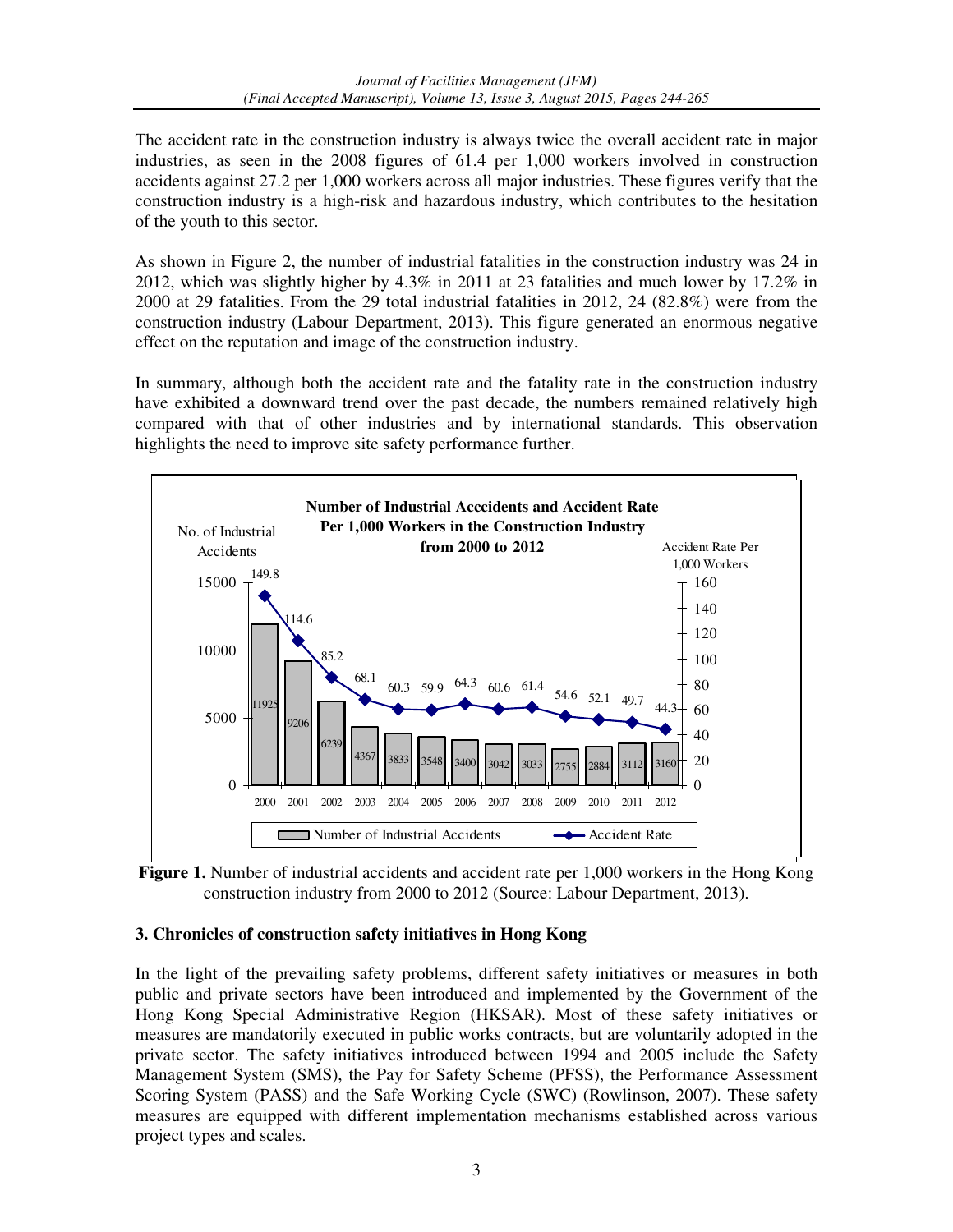

**Figure 2.** Number of industrial fatalities and the fatality rate per 1,000 workers in the Hong Kong construction industry from 2000 to 2012 (Source: Labour Department, 2013).

#### **4. Application of safety incentive schemes in construction**

Safety incentive schemes have been widely implemented in the construction industry and have long been recognised as a strong impetus towards improving company performance and motivating the workforce (Leichtling, 1997). Such schemes are one of the highly influential zero-accident techniques (Hinze and Wilson, 2000). Companies utilise different types of safety initiatives to enhance site safety of workers; the most widely implemented type of programme is those involving safety incentives (Hinze and Gambatese, 2003). Typically, safety incentive schemes offer tangible 'prizes' (e.g., bonus, gift, coupon, or certificate) to well-performing individual employees or contractors. Tangible rewards are regarded as powerful drivers of good safety performance (Austin et al., 1996), especially towards individual workers. Both LaBar (1997) and Laws (1996) concurred that safety incentive schemes are generally applied to mitigate workplace accidents, strengthen safety behaviours and improve safety-related records. Several organisations in the United Kingdom had established internal safety incentive schemes to promote the safety performance of workers (Krause, 1998). Based on the research by Gangwar and Goodrum (2005), the top three objectives of implementing a safety incentive programme include: (1) convincing workers to adopt safer work practices; (2) increasing safety awareness among workers; and (3) reducing recordable accidents. Many companies have introduced a safety incentive programme that is not only aimed to lower accident rates but also to influence safety behaviours and increase safety awareness of workers, thereby remarkably improving safety performance.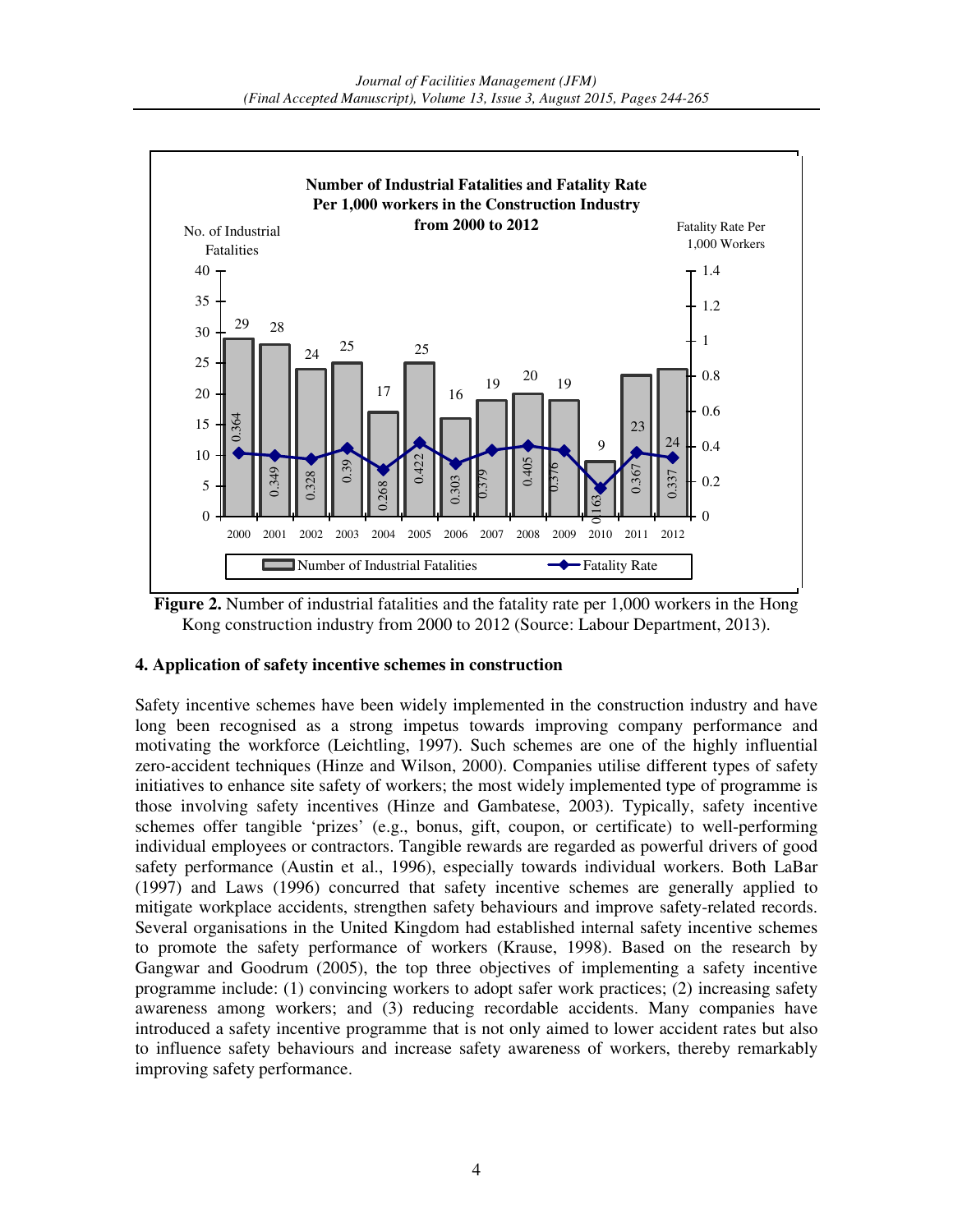| Year | Major construction safety initiatives or measures in Hong Kong        |  |  |  |  |  |  |  |  |
|------|-----------------------------------------------------------------------|--|--|--|--|--|--|--|--|
| 1994 | Safety Management System (SMS)                                        |  |  |  |  |  |  |  |  |
| 1994 | Pay for Safety Scheme (PFSS)                                          |  |  |  |  |  |  |  |  |
| 1994 | Performance Assessment Scoring System (PASS)                          |  |  |  |  |  |  |  |  |
| 1994 | <b>Safety Plan</b>                                                    |  |  |  |  |  |  |  |  |
| 1995 | <b>Consultation Paper on Self-Regulatory SMS</b>                      |  |  |  |  |  |  |  |  |
| 1996 | Green Card Scheme: Mandatory Safety Training Programme                |  |  |  |  |  |  |  |  |
| 1997 | <b>Construction Sites (Safety) Regulations</b>                        |  |  |  |  |  |  |  |  |
| 1997 | Factories and Industrial Undertakings Ordinance (Chapter 59)          |  |  |  |  |  |  |  |  |
| 1997 | Occupational Safety and Health Ordinance (Chapter 509)                |  |  |  |  |  |  |  |  |
| 1998 | <b>Construction Site Safety Manual and Handbook</b>                   |  |  |  |  |  |  |  |  |
| 1998 | Site Supervision Plan System                                          |  |  |  |  |  |  |  |  |
| 1998 | Occupational Safety and Health Regulations                            |  |  |  |  |  |  |  |  |
| 1999 | Factories and Industrial Undertakings (Amendment) Ordinance           |  |  |  |  |  |  |  |  |
| 2000 | PASS (revised to include PFSS provisions)                             |  |  |  |  |  |  |  |  |
| 2000 | <b>Contractor Performance Index System</b>                            |  |  |  |  |  |  |  |  |
| 2000 | Code of Practice for Site Safety Supervision                          |  |  |  |  |  |  |  |  |
| 2001 | Automatic Suspension from Tendering System                            |  |  |  |  |  |  |  |  |
| 2002 | Safe Working Cycle (SWC)                                              |  |  |  |  |  |  |  |  |
| 2002 | Factories and Industrial Undertakings (Safety Management) Regulations |  |  |  |  |  |  |  |  |
| 2002 | Code of Practice on Safety Management                                 |  |  |  |  |  |  |  |  |
| 2003 | <b>Construction Sites (Safety) (Amendment) Regulations</b>            |  |  |  |  |  |  |  |  |
| 2005 | <b>Safety Partnering Programme</b>                                    |  |  |  |  |  |  |  |  |

**Table 1.** Summary of the application of safety initiatives or measures in Hong Kong from  $1994$  to  $2005$  (Source: Rowlinson,  $2007$ )

Although the implementation of safety incentives may positively enhance site safety performance, some specific factors are extremely important to obtain satisfactory outcomes in developing effective safety incentive programmes. Previous researches, such as those of Stranks (2000), Rue and Byars (2001), Rowlinson (2003), Tam et al. (2004) and Abudayyeh et al. (2006), have identified key factors contributing to successful safety programmes, including worker involvement, management commitment, sufficient resource allocation and teamwork atmosphere. However, the multi-layered subcontracting system prevalently adopted in Hong Kong has become an impediment to safety (Rowlinson, 2007). The several layers of subcontracting downstream from a main contractor has heightened the potential for accidents (Debrah and Ofori, 2001), as observed in Singapore where, similar to Hong Kong, a chain of subcontractors reaches up to the third or fourth level in most construction projects. As the number of layers increase, the probability of having limited safety-related communications, coordination and control at site level increases (Debrah and Ofori, 2001; Rowlinson, 1997). A worst case is when main contractors shift all safety responsibilities to subcontractors and do not ensure whether the subcontractors are capable of providing a safe working environment or not (Wilson and Koehn, 2000). Implementing safety schemes can be difficult because of inadequate resources on site safety issues and the fact that the construction industry is often operated under a highly competitive environment (Banfield et al., 1996; Mayhew, 1997; Vassie et al., 2000).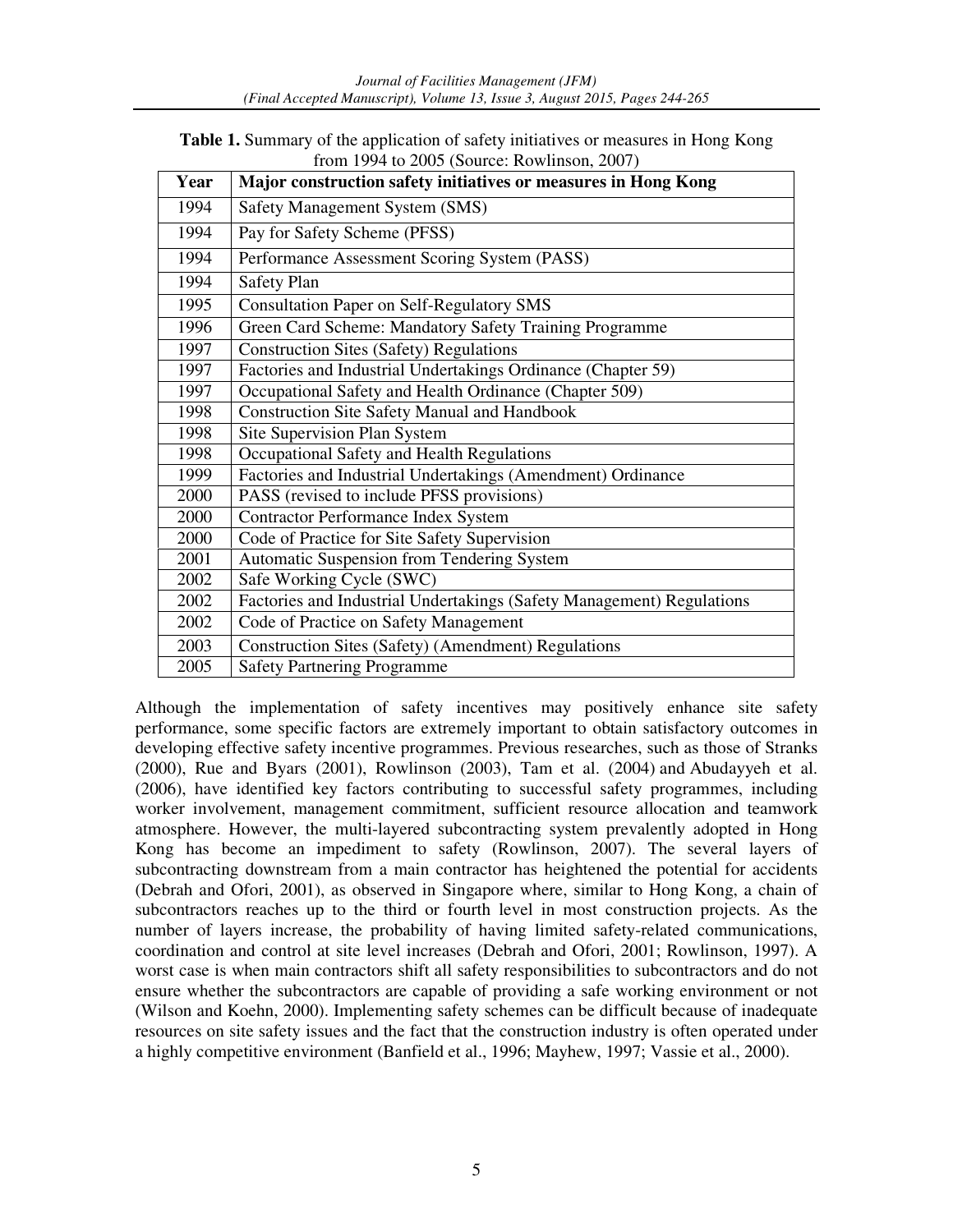### **5. Background of the SWC**

The SWC, also called the Site Safety Cycle (SSC), was introduced to the Hong Kong construction industry in 2000; the concept of the SWC is originally from Japan, is similar to the 5S housekeeping management programme (organisation, orderliness, cleanliness, standardisation and discipline) and has been practiced for more than 20 years (Environment, Transport and Works Bureau, 2002). The SWC is a management tool used to overcome difficulties in different aspects of management systems. After implementing the SWC, the Japanese construction industry exhibited remarkable progress in safety and health, and the number of accidents decreased significantly (Occupational Safety and Health Council, 2002).

The SWC is a safety measure embodying a well-organised SMS, comprising the Daily Cycle, the Weekly Cycle and the Monthly Cycle (Li and Poon, 2007). The aim of the SWC is to ensure a tidy worksite and to promote safety awareness among construction workers by performing daily repetitive procedures that later form safety habits (Occupational Safety and Health Council, 2006). The SWC focuses on the causes of construction accidents and improves the overall safety performance of construction sites.

The SWC was adopted under the PFSS in six designated contracts for trial run. After two years of trial run, the SWC was formally launched and has been widely applied in Hong Kong under PFSS since 15 August 2002, particularly to all public works projects (PWP) and capital works contracts that include design-and-build contracts (Environment, Transport and Works Bureau, 2002; Highways Department, 2002).

### **6. Goals of** the **SWC**

The SWC implementation can enhance communication of safety and health concerns between the site safety managers or supervisors and the frontline workers. It helps promote safety awareness among construction workers by introducing a preventive approach and ensuring safe site conditions (i.e., good housekeeping and tidy worksite). By achieving its underlying objectives, the SWC can improve site safety performance and prevent the occurrence of site accidents (Environment, Transport and Works Bureau, 2002).

The SWC implementation aims at cultivating safety habits among all project team members, especially the frontline workers. It assists in developing an effective safety culture at construction sites and in fostering safe work behaviours of frontline workers by the conduct of daily repetitive procedures (Ozaka, 2000).

### **7. Operational mechanism of the SWC**

Three different cycles and 15 essential items comprise the SWC. The three cycles are the Daily Cycle, the Weekly Cycle and the Monthly Cycle. The operational mechanism of each cycle is described and summarised in Table 2.

### *7.1 'Daily' SWC*

The Daily Cycle comprises eight essential items scheduled according to the project schedule and can be presented in a time chart. Every person involved must perform his/her responsibilities based on the project schedule. Each organisation must regulate the working hours for each item by considering the characteristics of the project (Occupational Safety and Health Council, 2006).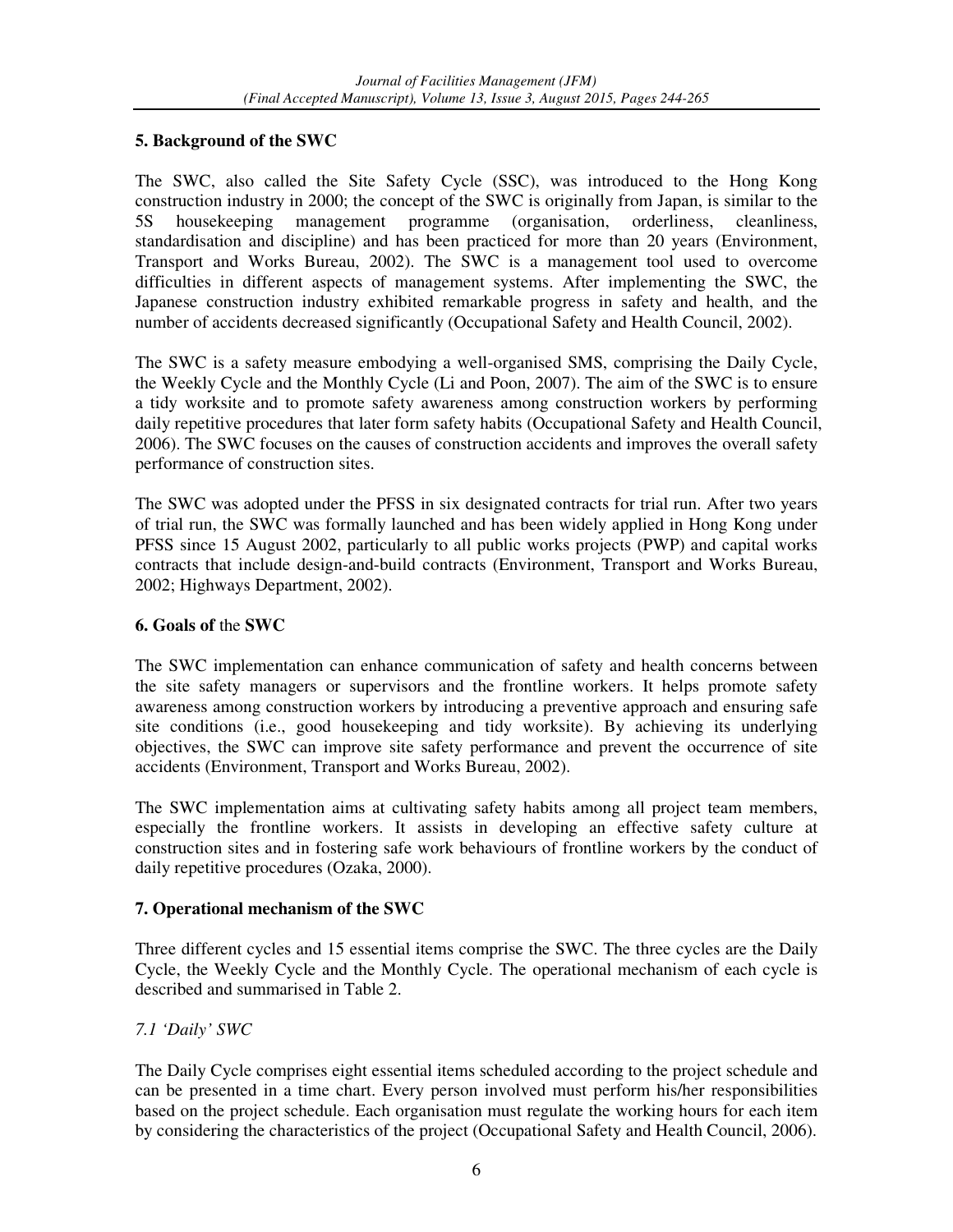### *7.2 'Weekly' SWC*

The Weekly Cycle provides an overview of the safety performance during the past week, identifies prevailing problems and facilitates the improvement of existing safety measures for the succeeding week and the near future. The Weekly Cycle has three primary steps: weekly inspection and check-up, process safety discussion and weekly tidying up (Occupational Safety and Health Council, 2006).

## *7.3 'Monthly' SWC*

The Monthly Cycle aims to review the most recent site safety performance and the monthly progress of work. Safety training activities can enhance safety awareness of the frontline workers. The promotional campaign is launched to provide proper recognition of sustained efforts of individuals in maintaining and upgrading the current site safety performance (Occupational Safety and Health Council, 2006).

| No.            | <b>Items</b>                                     | <b>Participants</b>                                 |  |  |  |  |  |  |  |
|----------------|--------------------------------------------------|-----------------------------------------------------|--|--|--|--|--|--|--|
|                | 'Daily' Safe Working Cycle                       |                                                     |  |  |  |  |  |  |  |
| $\mathbf{1}$   | Morning safety briefing meeting (i.e.            | All workers                                         |  |  |  |  |  |  |  |
|                | physical<br>pre-work<br>exercise<br>plus         |                                                     |  |  |  |  |  |  |  |
|                | common safety hazards and precautions            |                                                     |  |  |  |  |  |  |  |
|                | for 15 minutes, e.g. working at height)          |                                                     |  |  |  |  |  |  |  |
| $\overline{2}$ | Hazard identification activity (HIA)             | All work teams                                      |  |  |  |  |  |  |  |
|                | meeting for another 10 minutes (e.g.             |                                                     |  |  |  |  |  |  |  |
|                | trade-based<br>electrical<br>services            |                                                     |  |  |  |  |  |  |  |
|                | welding, cutting, etc)                           |                                                     |  |  |  |  |  |  |  |
| 3              | Prior-to-work inspection                         | Engineers, competent persons, plant operators, etc. |  |  |  |  |  |  |  |
| $\overline{4}$ | Safety inspection                                | Project managers, site agents, etc                  |  |  |  |  |  |  |  |
| 5              | Guidance and supervision at work                 | Team representatives, foremen, etc                  |  |  |  |  |  |  |  |
| 6              | Process safety discussion                        | Project managers, site agents, foremen, etc         |  |  |  |  |  |  |  |
| 7              | Tidying up after work                            | All workers                                         |  |  |  |  |  |  |  |
| 8              | Final check after work                           | Team representatives, foremen, etc                  |  |  |  |  |  |  |  |
|                | 'Weekly' Safe Working Cycle                      |                                                     |  |  |  |  |  |  |  |
|                | Weekly safety inspections and weekly<br>check-up | Inspections: Project managers, site agents, etc.    |  |  |  |  |  |  |  |
| $\mathbf{1}$   |                                                  | Check-up: Engineers, competent persons, plant       |  |  |  |  |  |  |  |
|                |                                                  | operators, etc                                      |  |  |  |  |  |  |  |
| $\overline{2}$ | Weekly process safety discussion                 | Project managers / site agents, safety officers,    |  |  |  |  |  |  |  |
|                |                                                  | subcontractor representatives, etc                  |  |  |  |  |  |  |  |
| 3              | Weekly tidying up                                | All workers                                         |  |  |  |  |  |  |  |
|                | 'Monthly' Safe Working Cycle                     |                                                     |  |  |  |  |  |  |  |
| $\mathbf{1}$   | Monthly inspection                               | Engineers, competent persons of main contractor     |  |  |  |  |  |  |  |
|                |                                                  | and subcontractors                                  |  |  |  |  |  |  |  |
| $\overline{2}$ | Monthly safety training                          | Safety officers and all workers                     |  |  |  |  |  |  |  |
| $\overline{3}$ | Monthly safety meeting                           | All workers                                         |  |  |  |  |  |  |  |
| $\overline{4}$ | Safety committee meeting                         | Members of the safety committee                     |  |  |  |  |  |  |  |

| <b>Table 2.</b> Summary of the essential items in the Safe Working Cycle |
|--------------------------------------------------------------------------|
| (Source: Occupational Safety and Health Council, 2006)                   |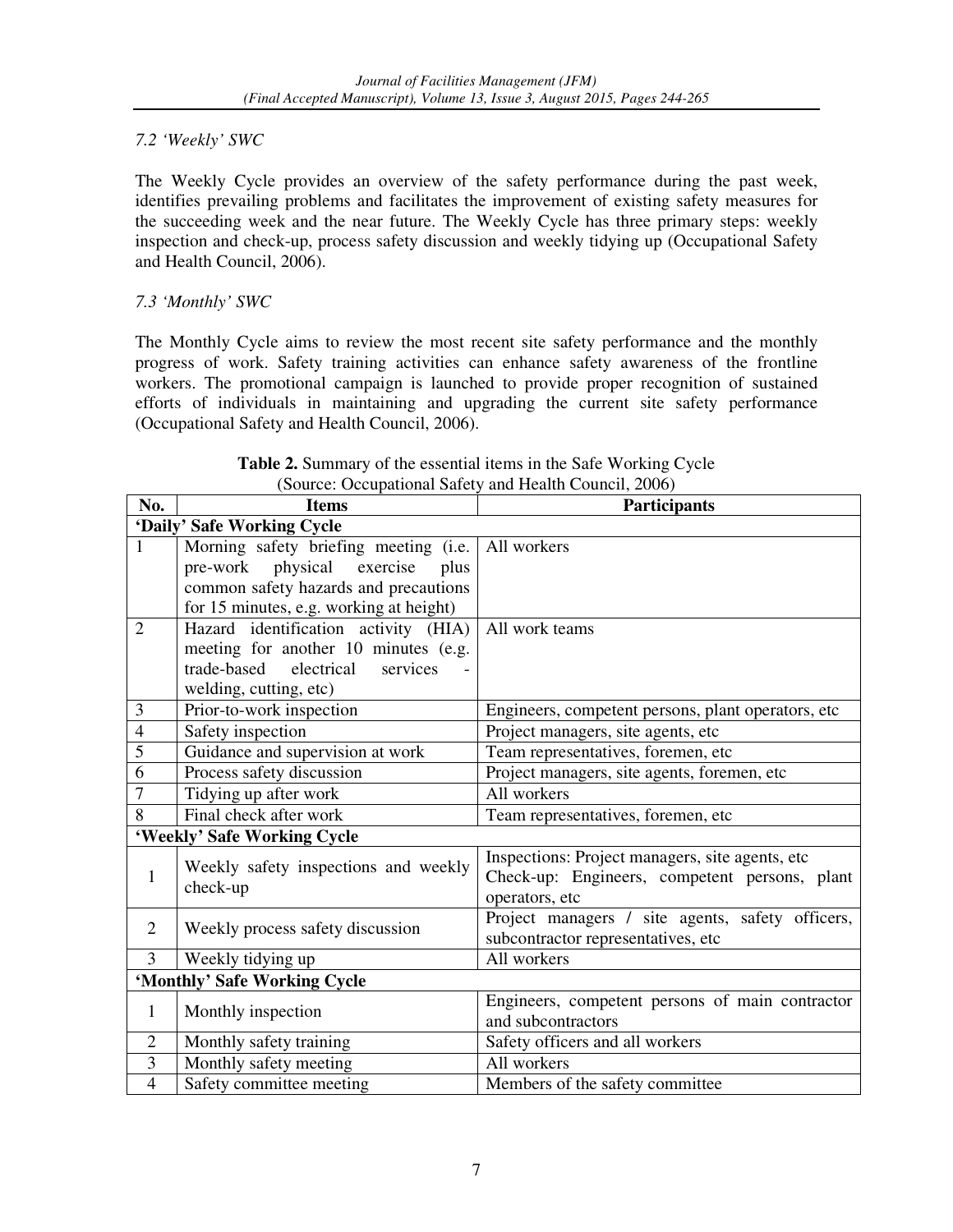#### **8. Research methodology**

A combination of two data collection methods (i.e., archival desktop study and in-depth interviews) was applied to achieve the stated objectives of this research. A comprehensive desktop review of extant related literature was first undertaken, involving various sources such as academic journals, conference proceedings, reference textbooks, previous dissertations and online materials on the SWC and its applications in Hong Kong and worldwide.

With the aim of investigating the effectiveness of the SWC in accident prevention and mitigation in Hong Kong, a series of face-to-face in-depth interviews were launched to solicit the knowledge and opinions of different senior project or safety practitioners in both the public and the private sectors. The selected target organisations comprised relevant government departments and the main contractors. The target interviewees included project managers, safety managers or officers and site engineers who had direct hands-on experiences in the SWC. Experienced and knowledgeable persons involved in construction projects can provide valuable feedback and insightful comments on the effectiveness of the SWC, the associated benefits and difficulties during implementation, and recommendations for improvement of the SWC in the future.

### **9. Analysis of interview dialogues**

The professional views on the effectiveness of implementing the SWC were gleaned by 10 indepth interviews involving the representatives of senior professional staff members from major construction companies and related government departments, as listed in Table 3. A number of previous research studies (e.g. Chan et al., 2011a; Chan et al., 2011b; Choudhry and Fang, 2008; Hatush and Skitmore, 1997) had adopted the same research technique, with five to seven interviewees who were perceived to sufficiently represent the respective populations under study. The ten interviewees in the present study represented senior project or safety practitioners working for relevant government departments (Interviewees C, E, I and J) and leading local and international construction contractors (Interviewees A, B, D, F, G and H) with abundant handson experiences in the SWC projects in the construction sector. Thus, the interview results and feedback were considered representative and reliable in substantially covering the entire population under investigation.

Theoretical saturation of data is a term in qualitative research, mostly adopted in the grounded theory approach. Data saturation is an important tool of evaluating qualitative data (Kerr et al., 2010). In recent years, data saturation has become the gold standard by which purposive sample sizes are determined in qualitative health science research (Guest et al., 2006). Theoretical saturation of data means that researchers reach a point in their analysis of data that sampling more data will not lead to more information related to their research questions (Seale, 1999). Theoretical saturation is achieved when subsequent interviewees do not identify any new additional factors. Researchers see in their data similar instances over and over again and that make them empirically confident that their categories are saturated, and they are allowed to stop sampling data and to round off their analysis. Morse (1994) and Creswell (1998) advocated the minimum sample size in qualitative research to be at least 5-6 interviews to meet the target of data saturation. Since all of the major perceived benefits and potential difficulties of the SWC have been voiced out by the ten experienced interviewees with some consensus and sufficient repetitions amongst them, data saturation has been achieved in this qualitative research study.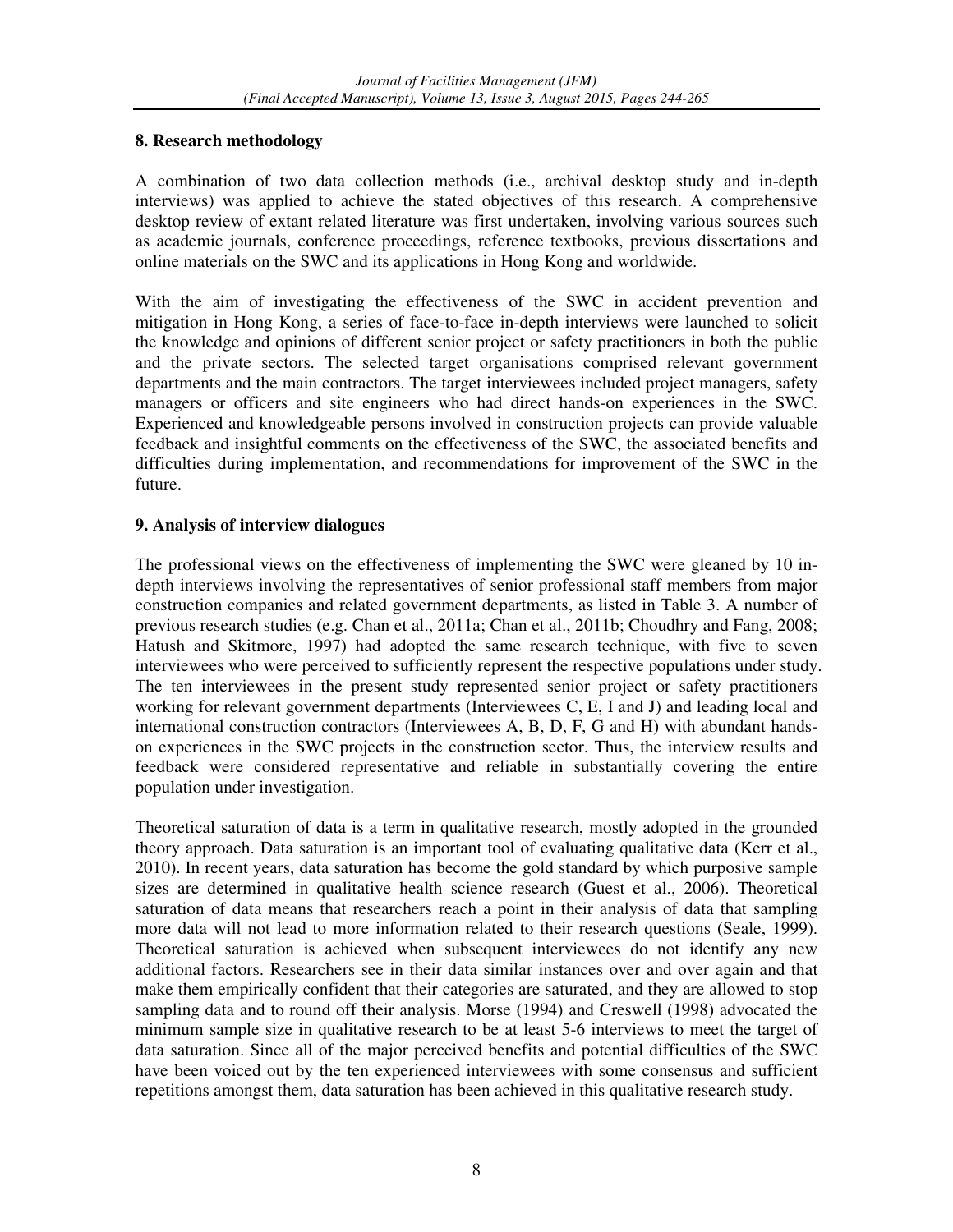The interview questions were grouped into two main sections. The interview questions under Section A intended to obtain background information about the interviewees, the length of construction experience, type of working organisation, project type in implementing the SWC and level of hands-on experience in managing the SWC projects. The interview questions in Section B gathered their professional perceptions and opinions on the effectiveness of the SWC in improving site safety performance. Moreover, the perceived benefits and potential difficulties of the SWC and the recommendations of the interviewees in overcoming encountered difficulties and in improving the SWC measures for the successful implementation in the future were also sought and discussed. The interviewees were encouraged to express their views without restraint on the issues under scrutiny.

The scope of the investigation, which is covered by the interviews, can be summarised into three main areas as follows:

- 1. Effectiveness of the SWC in avoiding and reducing site accidents
- 2. Perceived benefits and potential difficulties in the implementation of the SWC
- 3. Recommendations or measures for the successful implementation of the SWC in the future

| <b>Interviewee</b> | <b>Position</b>                       | Organisation                                                   | <b>Years of</b><br>working<br>experience | <b>Number of</b><br>the SWC<br>projects<br>involved |
|--------------------|---------------------------------------|----------------------------------------------------------------|------------------------------------------|-----------------------------------------------------|
| A                  | Senior Safety Officer                 | <b>Hip Hing Construction</b><br>Company Limited                | 16 to 20<br>years                        | 10 or more                                          |
| B                  | <b>Project Safety Manager</b>         | Leighton Contractors (Asia)<br>Limited                         | 11 to 15<br>years                        | $7$ to $9$                                          |
| $\mathcal{C}$      | Senior Engineer                       | <b>Architectural Services</b><br>Department                    | $>$ 20 years                             | 10 or more                                          |
| D                  | Project Manager                       | Hsin Chong Construction Group<br>Limited                       | 16 to 20<br>years                        | $4$ to 6                                            |
| E                  | Senior Manager<br>(Safety and Health) | <b>Housing Department</b>                                      | $>$ 20 years                             | 10 or more                                          |
| $\mathbf{F}$       | <b>Safety Manager</b>                 | Laing O'Rourke-Hsin Chong-<br>Paul Y Joint Venture             | 16 to 20<br>years                        | 10 or more                                          |
| G                  | Senior Safety Officer                 | Chun Wo Construction and<br><b>Engineering Company Limited</b> | $>$ 20 years                             | $4$ to 6                                            |
| H                  | Senior Engineer                       | <b>Gammon Construction Limited</b>                             | $>$ 20 years                             | 10 or more                                          |
| I                  | Clerk of Works                        | <b>Housing Department</b>                                      | 16 to 20<br>years                        | $7$ to $9$                                          |
| J                  | <b>Project Safety Manager</b>         | <b>Mass Transit Railway</b><br>Corporation                     | $> 20$ years                             | $7$ to $9$                                          |

**Table 3.** Summary of the personal profiles of the interviewees

The SWC has emerged as a common practice in different sectors and various projects in the Hong Kong construction industry since August 2002 (Rowlinson, 2007). The interviewees were engaged in either the public sector or the private sector of the construction industry for more than ten years and have participated in over four civil engineering or building projects with the SWC in place.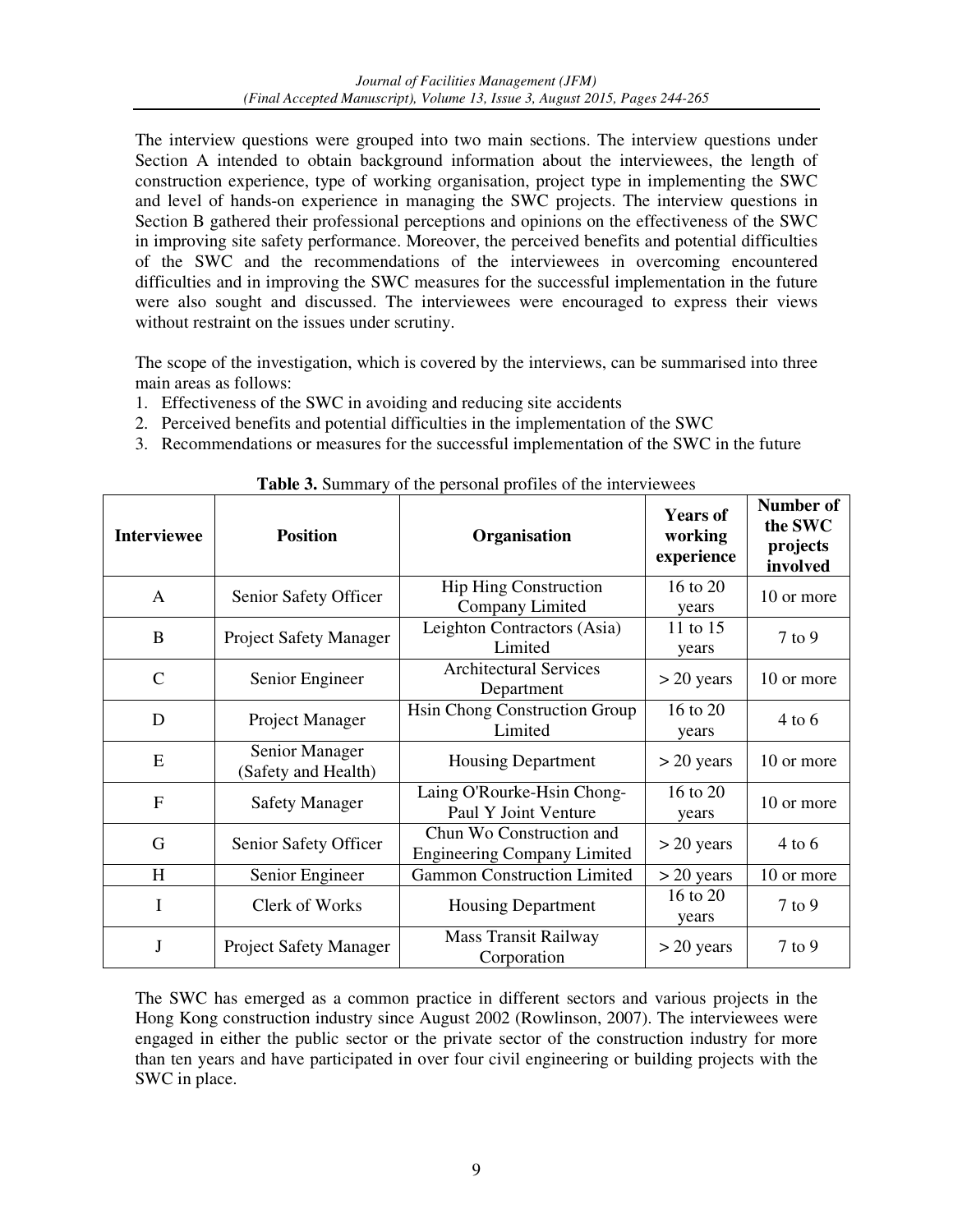Considering that all the interviewees were well-experienced professionals in the construction sector, their opinions gathered during the in-depth interviews were considered reliable and representative, and reflected the true perceptions of the SWC practices in the construction industry.

The interviews were recorded and transcribed, and then were sent by email to the corresponding interviewees for verification and confirmation. The fundamental concepts of the interview dialogues were duly analysed by content analysis that utilised a matrix table to capture any similarities and differences for cross-comparisons. Content analysis is a useful technique of data analysis that has been employed in several construction management studies (Fellows and Liu, 2008). Content analysis classifies textual materials, reduces the contents to relevant and manageable bits of data (Weber, 1990) and then obtains information and understanding of issues relevant to the general aims and specific questions of a research project (Gillham, 2000; Chan et al., 2011a). This method can help in determining the collective opinions of different industrial practitioners on the application of the SWC in a specific area.

## **10. Perceived benefits of implementing the SWC**

With respect to the responses of the 10 interviewees, the key benefits of the SWC are summarised in Table 4. Nine different perceived benefits of the SWC were identified by 10 interviewees and classified into two main categories: subsidiary and principal benefits. Subsidiary benefits comprise benefits obtained by on-site management staff members and the frontline workers, better understanding of site conditions and daily operations, enhanced safety awareness, establishment of safety habits and dissemination of safety-related communications. Operating the 'Daily', 'Weekly' and 'Monthly' SWC may largely enhance safety awareness of frontline workers and management staff members as a result of participation in some of the items in the SWC, such as morning safety briefing, hazard identification activity (HIA), process safety discussion and safety training, which significantly enrich their site safety knowledge and establish proper safety habits. With the victims of site accidents mostly frontline workers, the reinforcement of safety awareness and the cultivation of safety habits will be the most suitable and most effective in preventing construction accidents (Chan et al., 2005; Chan et al., 2010).

The second category is principal benefits that comprise benefits in direct relation to the overall site safety performance, such as the prevention of site accidents and improvement of site safety standards. These benefits can directly reflect the effectiveness of the SWC implementation in increasing site safety performance. In addition, these benefits are supported by subsidiary benefits of the SWC, which are classified as the first category.

Most of the interviewees generally believed that the implementation of the SWC has mainly reduced the accident rate in the construction industry in recent years, as observed by Chau and Lee (2007). Interviewees A and E strongly agreed that the SWC is a successful and effective safety measure in promoting site safety performance, as proven by the small number of site accidents in both the public and private sectors over the past decade. While the improvement may not be solely attributed to the execution of the SWC, it was considered as one of the key drivers for improvement. Therefore, the overall safety performance of public works contracts has been continuously enhanced over the years (Rowlinson, 2007).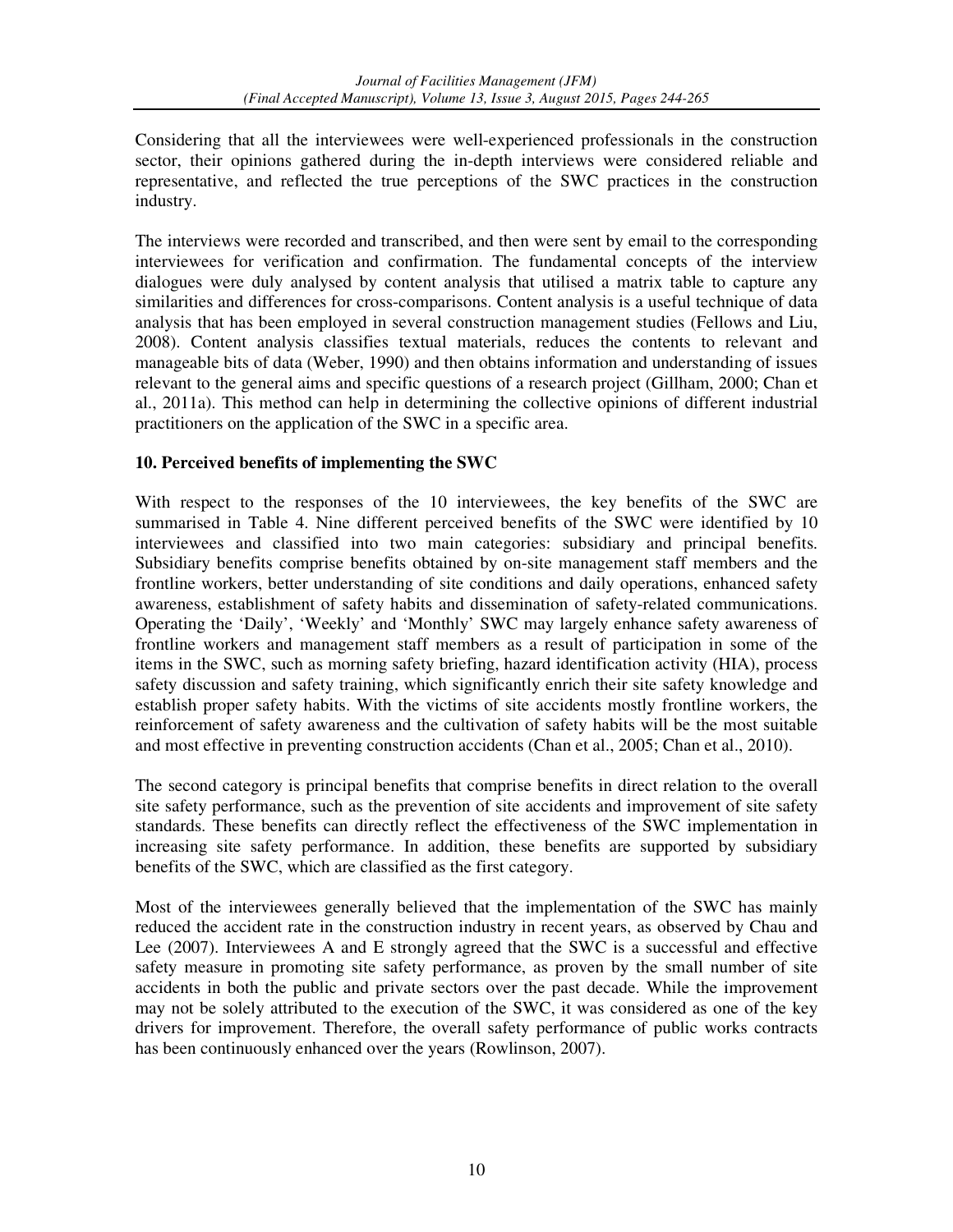*Journal of Facilities Management (JFM) (Final Accepted Manuscript), Volume 13, Issue 3, August 2015, Pages 244-265* 

| <b>Perceived benefits of the SWC</b><br>implementation |                                                                                                            | <b>Table 4.</b> INCY perceived benefits of the SWC implementation<br><b>Interviewee</b> |                         |             |                       |                      |              |                       |     |   |                      | <b>Total</b><br>number of              |
|--------------------------------------------------------|------------------------------------------------------------------------------------------------------------|-----------------------------------------------------------------------------------------|-------------------------|-------------|-----------------------|----------------------|--------------|-----------------------|-----|---|----------------------|----------------------------------------|
|                                                        |                                                                                                            | A                                                                                       | B                       | $\mathbf C$ | D                     | E                    | $\mathbf{F}$ | $\mathbf G$           | H I |   | $\bf J$              | hits for each<br>benefit<br>identified |
|                                                        | better understanding of site<br>1. Enable<br>conditions and daily operations                               | ✔                                                                                       |                         |             | ✔                     |                      |              |                       | ✔   |   |                      | 4                                      |
| 2.                                                     | Facilitate safety-related communications<br>between site management staff members<br>and frontline workers | $\blacktriangledown$                                                                    |                         | ✔           |                       |                      |              |                       |     |   |                      | 8                                      |
|                                                        | 3. Enhance safety awareness of frontline<br>workers                                                        | ✔                                                                                       |                         |             |                       | ✔                    |              |                       |     |   |                      | 8                                      |
|                                                        | 4. Prevent the occurrence of construction<br>accidents                                                     | ✔                                                                                       |                         |             |                       |                      |              |                       |     |   | ✔                    | 9                                      |
|                                                        | 5. Establish safety habits of frontline<br>workers                                                         | v                                                                                       |                         | ✔           |                       | ✔                    |              |                       | ✔   |   |                      | 6                                      |
|                                                        | 6. Improve site safety performance and<br>housekeeping                                                     |                                                                                         |                         | ✔           |                       |                      | ✔            |                       |     |   | ✔                    | 3                                      |
|                                                        | 7. Eliminate compensation costs incurred by<br>accidents.                                                  |                                                                                         |                         |             | ✔                     |                      | ✔            |                       |     |   | ✔                    | 3                                      |
|                                                        | 8. Promote company reputation and image<br>regarding having better site safety                             |                                                                                         |                         |             |                       |                      |              |                       | ✔   |   | ✔                    | 4                                      |
|                                                        | 9. Identify potential hazards                                                                              | $\blacktriangleright$                                                                   | $\overline{\mathbf{v}}$ |             | $\blacktriangleright$ | $\blacktriangledown$ | $\mathbf v$  | $\blacktriangleright$ |     | V | $\blacktriangledown$ | 8                                      |
|                                                        | Total number of benefits identified by<br>each interviewee                                                 | 6                                                                                       | 3                       | 5           | 6                     | 5                    | 8            | 4                     | 5   | 5 | 6                    | 53                                     |

**Table 4.** Key perceived benefits of the SWC implementation

Interviewees A and D emphasised that safety briefings facilitated a working procedure based specifically on site conditions, thereby minimising the occurrence of construction accidents. Interviewees C and F further expressed that the accident rate was reduced by increased compliance with the promulgated safety and health regulations and rules. Interviewee H believed that the SWC is an ideal system that reminds and reviews essential safety precautionary measures for all construction workers and site supervisory staff members.

'Enhance safety awareness of frontline workers' was considered one of the most significant benefits of the SWC. Interviewees A, B, C, E, F, G, H and I unanimously agreed that the SWC could promote safety awareness of both site management personnel and construction workers, as advocated by Tse (2005) and Chan et al. (2010). Interviewee H opined that the SWC implementation could increase safety awareness at the frontline level and foster good safety culture at the management level. Wong et al. (1996) revealed that by attending safety training, workers also intensified their safety awareness in addition to enhancing their safety knowledge. Thus, 'enhance safety awareness of frontline workers' was identified as the second most important benefit that may possibly be due to the positive outcome of safety training in the 'Monthly' SWC. Fung et al. (2005) indicated that workers are generally indifferent and passive on safety issues and have poor safety attitudes. Furthermore, most workers are less educated compared with management teams and supervisory staff members, thus they always ignore the importance of construction safety.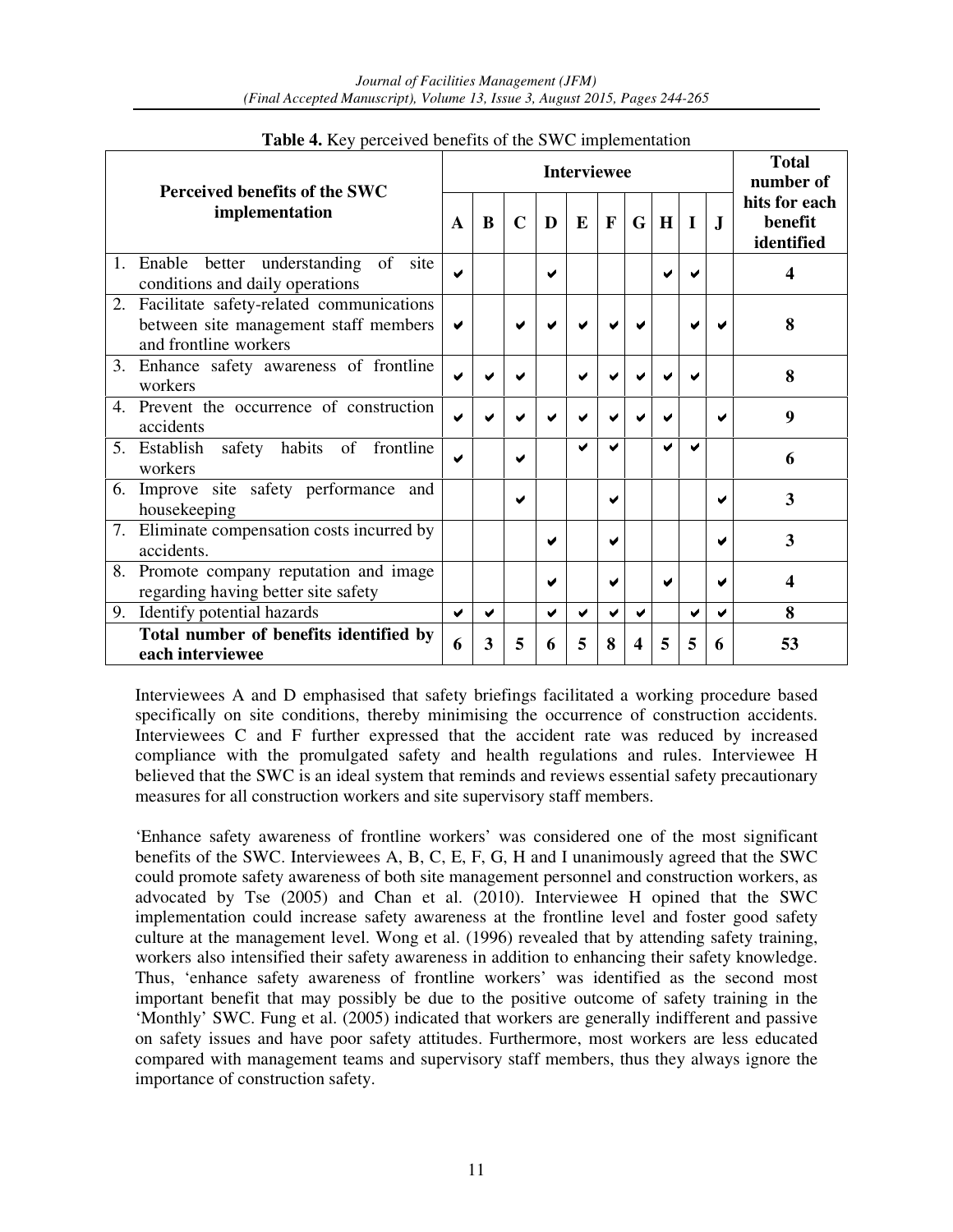When a project adopts the SWC, sufficient safety training is necessarily provided to workers. These programmes on safety training are useful in educating workers on the importance of site safety, their legal rights and duties on site safety issues and in increasing their safety awareness (Chan et al., 2005; Fung et al., 2005). Interviewees A, C, E, F, H and I further advocated that the successful implementation of the SWC would encourage safety habits among frontline workers, thereby improving site safety and tidiness that can reduce potential accidents. Chau and Lee (2007) also pointed out that launching activities, such as safety committee meetings, safety inspections and safety discussions between site agents, foremen and workers, will not only increase safety awareness but also improve housekeeping and site tidiness.

Effective communications of safety-related information between different contracting parties is an essential element in establishing proper site safety management (Koys and De Cotiis, 1991; Cheyne et al., 1998; Hoffmann and Stetzer, 1998; Wong et al., 2004). All interviewees except for B and H found that the unique cyclic feature of the SWC facilitates the generation of positive outcomes in different site meetings by site management staff members and construction workers. Both Interviewees A and C expressed that the implementation of the SWC may enhance the two-way communications between site workers and site management on the improvement of site safety. Interviewee H further cited that the SWC ensures regular communications with frontline staff members at the management level. Interviewee C advocated that the SWC's unique cyclic feature allows efficient dissemination of site safety information, both general and job-specific, to site workers on a daily basis. Tam and Fung (1998) revealed that the establishment of site safety committees could reduce accident rates. Safety committee meetings where safety-related information is conveyed and discussed facilitate an open and transparent exchange among management staff members on site safety issues involving the project team. The process also encourages increased two-way communications between site management and frontline workers on general improvement measures for site safety.

The perception of 'identify potential hazards' as another major benefit of the SWC is not surprising. Eight interviewees, namely, A, B, D, E, F, G, J and I mentioned that a number of potential hazards could be identified and handled during daily operations via the SWC. The working environment of the construction industry is fraught with hazards and is highly complex. Safety issues have always been a key problem because of poor site conditions and the need for co-ordination among different interdependent trades and operations (Laukkanen, 1999; Teo and Phang, 2005). HIA and morning safety briefings enable frontline workers to recognise potential hazards arising from their daily work and operations before any work commences. Interviewee D found that safety meetings allow safer work procedures to be planned based on specific site conditions, thereby minimising the occurrence of construction accidents. Interviewee B agreed that potential hazards for workers could emerge before the commencement of any work. Prework exercise also allows for both physical and mental warm-up for frontline workers.

### **11. Potential difficulties in executing the SWC**

The execution of any safety incentive has potential positive outcomes. However, some difficulties may be encountered during the implementation of safety incentives. Kheni (2008) reported that a large proportion of his survey respondents experienced difficulties that hindered the effectiveness of safety schemes. These problems or difficulties may adversely affect the application of good safety schemes. Krause and Hodson (1998) observed that the value of safety incentive schemes has been debated for a long time. Evidence as to whether these incentives are effective safety management tools is ambiguous. Krause (1998) opined that the success of safety incentives depend on the appropriateness of a selected scheme for a particular situation.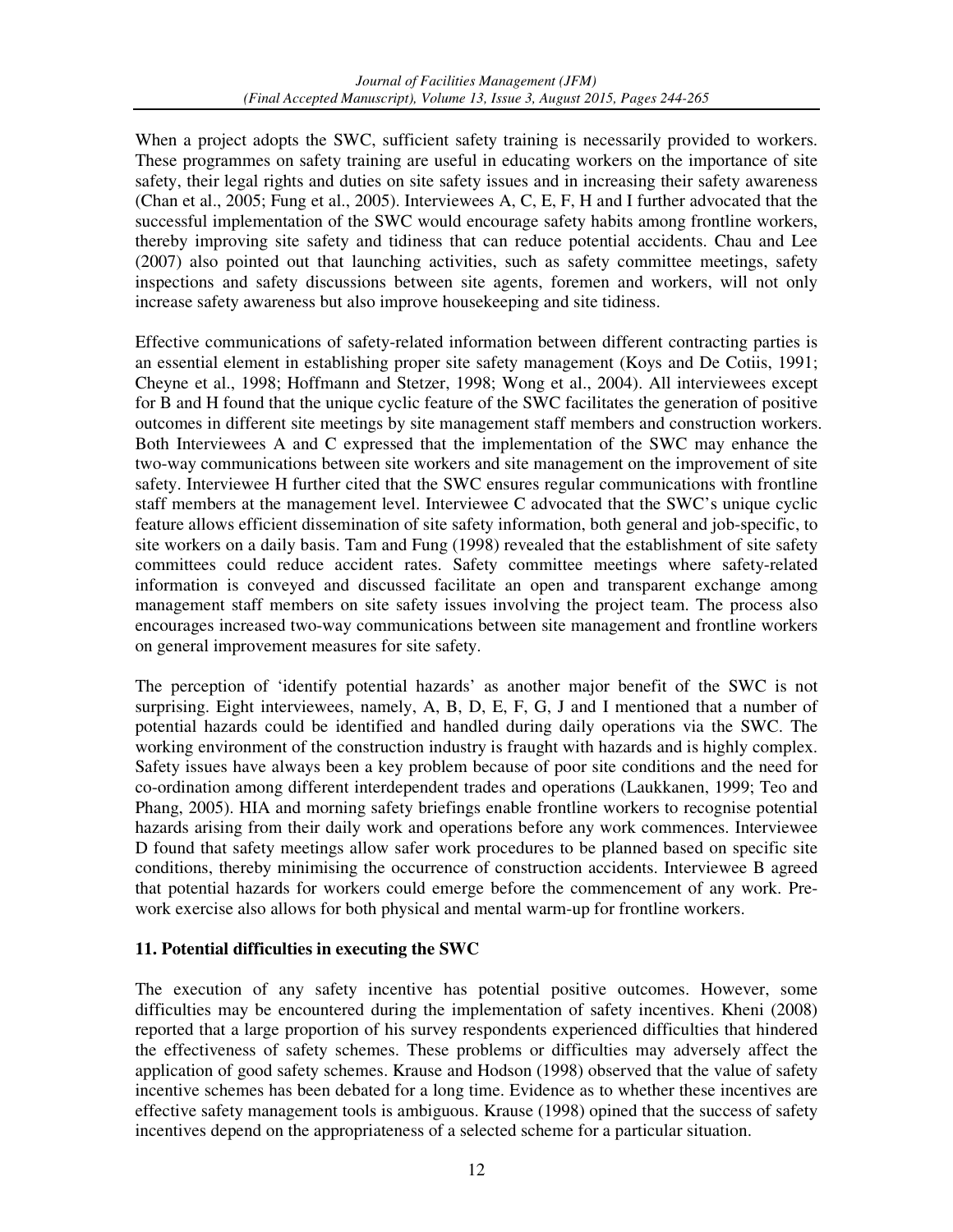The major difficulties encountered with the SWC, which were gathered from the responses of the 10 interviewees, are listed in Table 5.

Almost all interviewees (A, C, D, E, F, G, H and J) generally concurred that the lack of site space is a significant barrier to the implementation of the SWC because a huge open space is necessary to accommodate all site staff members and construction workers in the conduct of morning briefing activities and pre-work physical exercise. Interviewee A pointed out that the space where all workers are gathered for morning safety briefings, morning physical exercise, or hazard identification at the work site is insufficient. Limited space is a common problem in Hong Kong, which could directly hinder the proper implementation of the SWC. This issue was similarly investigated by Li and Poon (2007). Interviewee C opined that with the simplicity and straightforwardness of the SWC, no major difficulties or constraints would be encountered in its application, except at small construction sites where adequate open spaces are lacking for the launch of morning physical exercise or safety briefing activities in the Daily Cycle.

|                                                     |                                                                                                                                                                      |                         |              | <b>Interviewee</b> |   |   |              |   |   |             |                         |                                                           |  |
|-----------------------------------------------------|----------------------------------------------------------------------------------------------------------------------------------------------------------------------|-------------------------|--------------|--------------------|---|---|--------------|---|---|-------------|-------------------------|-----------------------------------------------------------|--|
| Potential difficulties in the SWC<br>implementation |                                                                                                                                                                      | $\mathbf A$             | B            | $\mathbf C$        | D | E | $\mathbf{F}$ | G | H | $\mathbf I$ | $\mathbf{J}$            | number of<br>hits for<br>each<br>difficulty<br>identified |  |
|                                                     | 1. Limited site space for carrying out<br>necessary morning physical exercise or<br>activities                                                                       | ✔                       |              |                    |   |   |              |   |   |             |                         | 8                                                         |  |
| 2.                                                  | Irregular working schedules of workers<br>from different trades at various stages of<br>projects                                                                     | ✔                       |              |                    | v |   |              |   |   |             | ✔                       | 6                                                         |  |
| 3.                                                  | from<br>subcontractors<br>Resistance<br>and<br>workers to participate in the SWC if the<br>training venue is far from their workplace                                | $\checkmark$            | ✔            |                    |   |   |              |   |   |             |                         | 6                                                         |  |
|                                                     | 4. Over-tight project schedule resulting in<br>rush jobs (e.g., four-day floor cycle of<br>high-rise buildings)                                                      | $\blacktriangledown$    |              |                    |   |   |              |   |   |             |                         | 6                                                         |  |
|                                                     | 5. Lack of motivation among workers to<br>participate in the SWC (e.g., regular daily<br>event is considered as time consuming or<br>boring)                         |                         |              |                    |   |   |              |   |   |             |                         | 7                                                         |  |
|                                                     | $\overline{6}$ . Insufficient financial support to cover the<br>necessary SWC items set as unit rate in<br>the Pay-For-Safety<br>contracts<br>under<br>Scheme (PFSS) |                         |              |                    |   |   | ✔            |   | v |             |                         | 6                                                         |  |
|                                                     | 7. Inadequate education or promotions from<br>the government (e.g., poor worker's<br>mentality)                                                                      |                         |              |                    |   |   |              |   |   |             |                         | 3                                                         |  |
|                                                     | Total number of difficulties identified<br>by each interviewee                                                                                                       | $\overline{\mathbf{4}}$ | $\mathbf{2}$ | $\overline{2}$     | 7 | 4 | 7            | 4 | 5 | 3           | $\overline{\mathbf{4}}$ | 42                                                        |  |

**Table 5.** Major potential difficulties encountered in the SWC implementation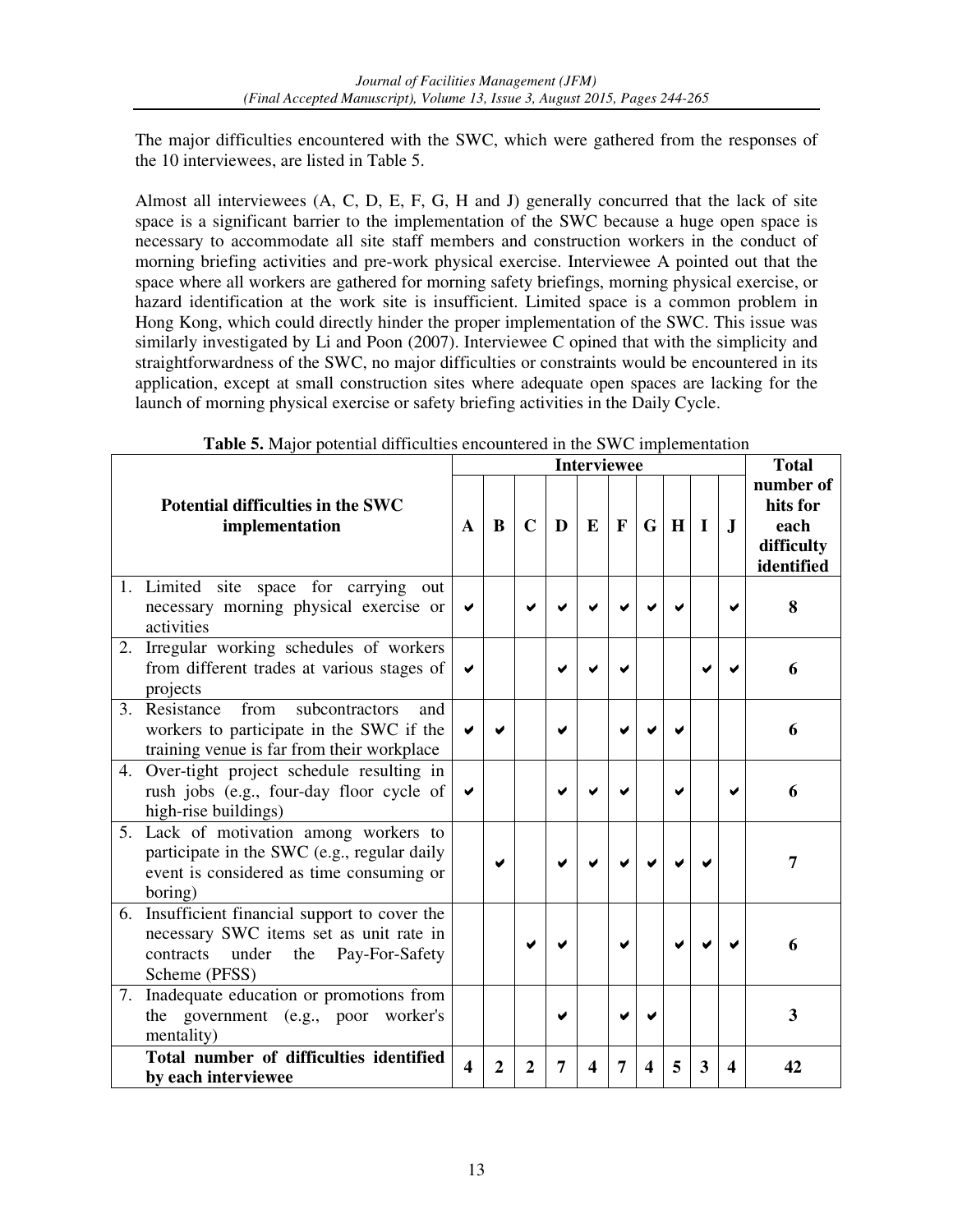Chan and Kumarawamy (1996) explained that a project is regarded as successful if it is completed on schedule, within target budget and to the level of quality standards specified by the client organisation. An over-tight construction schedule significantly hinders the implementation of construction site safety in Hong Kong (Mohamed, 2002). Speed of production is always prioritised more than safety, which could lead to a major safety concern (Proverbs et al., 1996). A job behind schedule can create an atmosphere of tension, forcing people to work faster than normal, compromising safety in the process (Tam and Fung, 2011). Therefore, an over-tight project schedule may pose an enormous difficulty to contractors in launching the SWC because of rush jobs. Interviewees A, D, E, F, H and J also concurred that time is another constraint in executing the SWC in the construction industry because of the tight work schedule being followed to complete the projects, thus requiring work to be performed as fast as possible to timely handover the site back to the client and avoid paying for potential liquidated damages arising from unexpected delays (Chan and Kumaraswamy, 2002). As a result, some of the essential items under the SWC may be abandoned to save time, including morning safety briefings, safety discussions, safety inspections and enforcement of site cleanliness.

Interviewees A and D expressed that some subcontractors and frontline workers do not comply with the stipulated items under the SWC. As mentioned by Interviewee A, several subcontractors resisted attending morning safety briefings. Interviewee H observed that workers of subcontractors are usually uncooperative in performing the stipulated the SWC items. Multilayered subcontracting system is very common in the Hong Kong construction industry. Subcontractors generally constitute a large portion of the workforce for different trades of work in a typical construction project. Thus, subcontractors play an important role in upholding site safety, as revealed by earlier studies (Debrah and Ofori, 2001; Rowlinson, 1997; Hislop, 1999). Subcontractors and their employed workers, being the frontline operators on-site, are the ones with the highest liability for site safety (Toole, 2002; Langford et al., 2000; Love, 1997). The absence of any labour parties during safety briefings may weaken the effectiveness and execution of the SWC because these meetings provide a direct communication platform for safety-related issues involving site management staff members and construction workers, and the participation of both parties is essential to the success of the SWC.

In most cases, the communications among client organisation, main contractor and various layers of subcontractors are unclear and inefficient, thus consequently hindering the effective execution of the SWC. Low-tier subcontractors may not be fully aware of the stipulated safety requirements of the client or any safety measures agreement, leading to adverse safety performance and ineffective implementation of safety measures (Wong et al., 2004; Yik et al., 2007). Six interviewees (A, D, E, F, I and J) also stated that gathering various trades of workers during morning safety meetings is difficult because their work schedules are generally different and are relative to the type of trade and work progress or because they enter the site through various entrances. This non-compliance is contributed by human-related factors (Tang et al., 2003) and is one of the major causes of construction accidents.

Seven interviewees stated that the lack of motivation of workers to participate in the SWC (e.g., a regular daily event is considered time-consuming or boring) is one of the most significant difficulties in implementing the SWC. Interviewees B and D opined that several workers regarded pre-work meetings and physical exercise as boring, thus they lack the eagerness to participate in key activities under the SWC. Interviewee D specifically mentioned that the government has not allocated adequate inputs in the conduct of the SWC in terms of education, promotions and financial support. If the financial strength of an organisation undertaking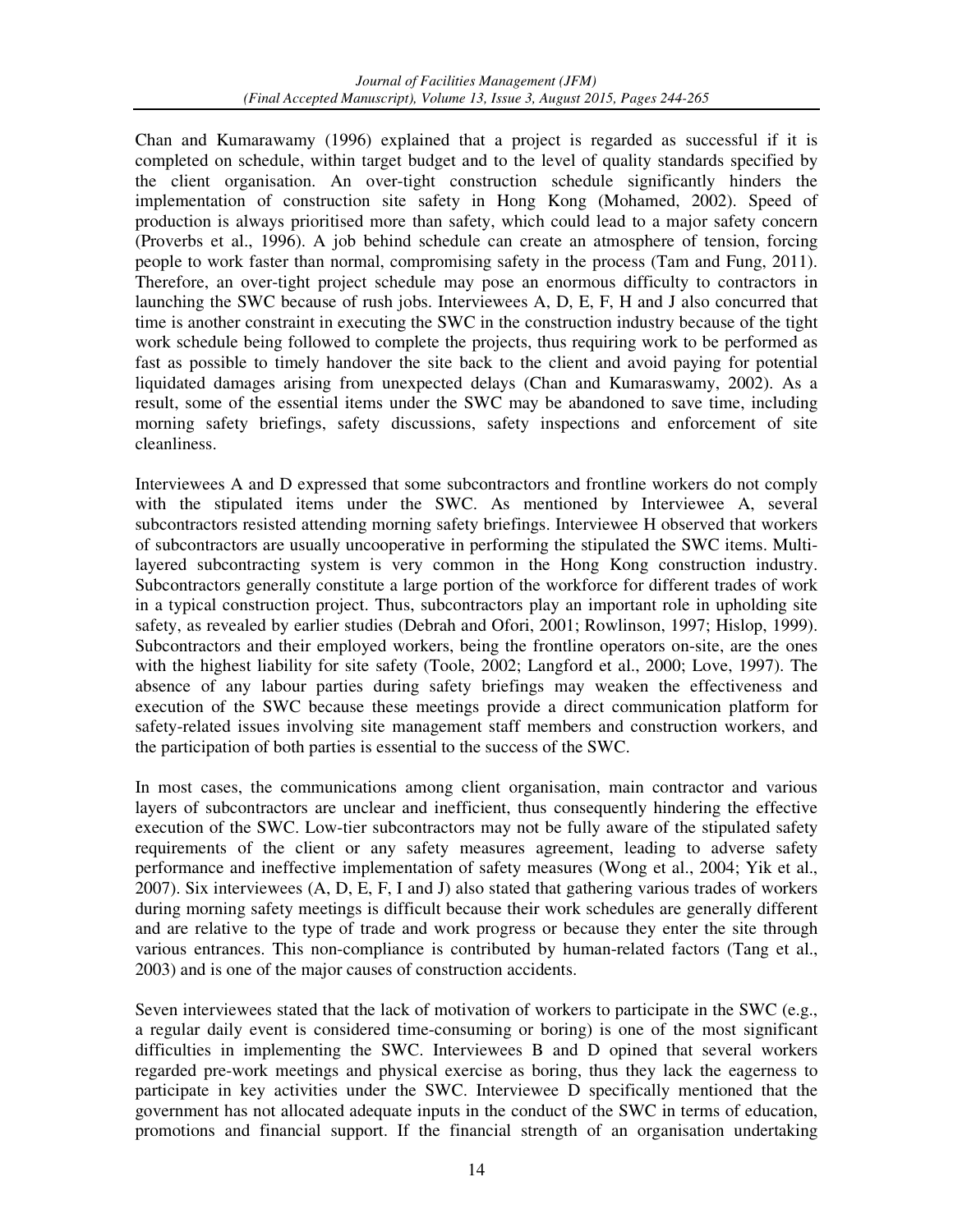construction work is considerably weak, various resources and facilities that are necessary to implement a safe construction process are not always readily available (Mayhew, 1997; Vassie et al., 2000). Thus, the provision of safety incentives will be difficult for small-sized subcontractors.

Interviewees C, D, F, H, J and I perceived insufficient financial support to cover the necessary SWC items under the PFSS in construction contracts as another profound barrier to the execution of the SWC. Ahassan (2001) indicated that the lack of adequate resources on site safety matters primarily leads to the unsuccessful implementation of safety incentive programmes. Kheni (2008) expressed that the benefits acquired from an effective safety incentive scheme cannot be provided without investing in health and safety issues. Thus, sufficient financial support is crucial to the success of any safety programme for operation such as the SWC.

#### **12. Recommended strategies or measures for the successful implementation of the SWC**

Several useful and practical recommendations for future implementation of the SWC were mentioned by the interviewees. The majority of building and civil engineering projects in Hong Kong are usually subcontracted. Previous studies had observed that trade subcontractors and their workers exhibit less positive attitude towards site safety than main contractors and their workers (Occupational Safety and Health Council, 2003; Chan et al., 2005). The highly subcontracted structure of the construction industry can contribute to poor safety performance. Therefore, to improve construction site safety further, more resources should be provided and wider attention should be given to enhance safety awareness and inculcate a safety culture among the workers of subcontractors.

All the interviewees recommended the establishment of a safety promotion or reward scheme (e.g. cash reward, bakery coupon, certificate of appreciation, best safety model worker award and best SWC site award) to encourage subcontractors and their workers to participate in the SWC , as previously suggested by Li and Poon (2007) and Choi et al. (2012). This reward or promotion scheme can motivate most workers and will be effective in encouraging workers to work safely. Another insightful suggestion by Interviewees A, B and F is the engagement of professional aerobic trainers to lead the pre-work physical exercise that will inject innovative elements into the SWC and render the SWC-related activities as less boring, especially if they are regular daily events. Interviewees C and D suggested that more financial support from client organisations in both the public and private sectors should be obtained to carry out the requisites of the SWC. Six interviewees (C, D, E, H, J and I) opined that a mandatory enforcement of the SWC for all new construction projects, whether private or public, through legislation is a most effective strategy. At present, the implementation of the SWC is mandatory in almost all public sector projects, whereas that in the private sector remains on a voluntary basis. Therefore, the private sector has the flexibility of not adopting the SWC. The safety performance of private sector projects would be significantly enhanced if the SWC is compulsorily enforced through legislation.

Interviewees A, B and F suggested that improvements to the effectiveness of the SWC in achieving better site safety performance could be realised by providing for a regular review of the SWC execution during weekly or monthly site safety committee meetings that involve senior management staff members. Site safety performance and the implementation of the SWC in a particular week or month can be presented and reviewed, followed by open discussions among managerial staff members, foremen and frontline workers on-site. Improvement strategies or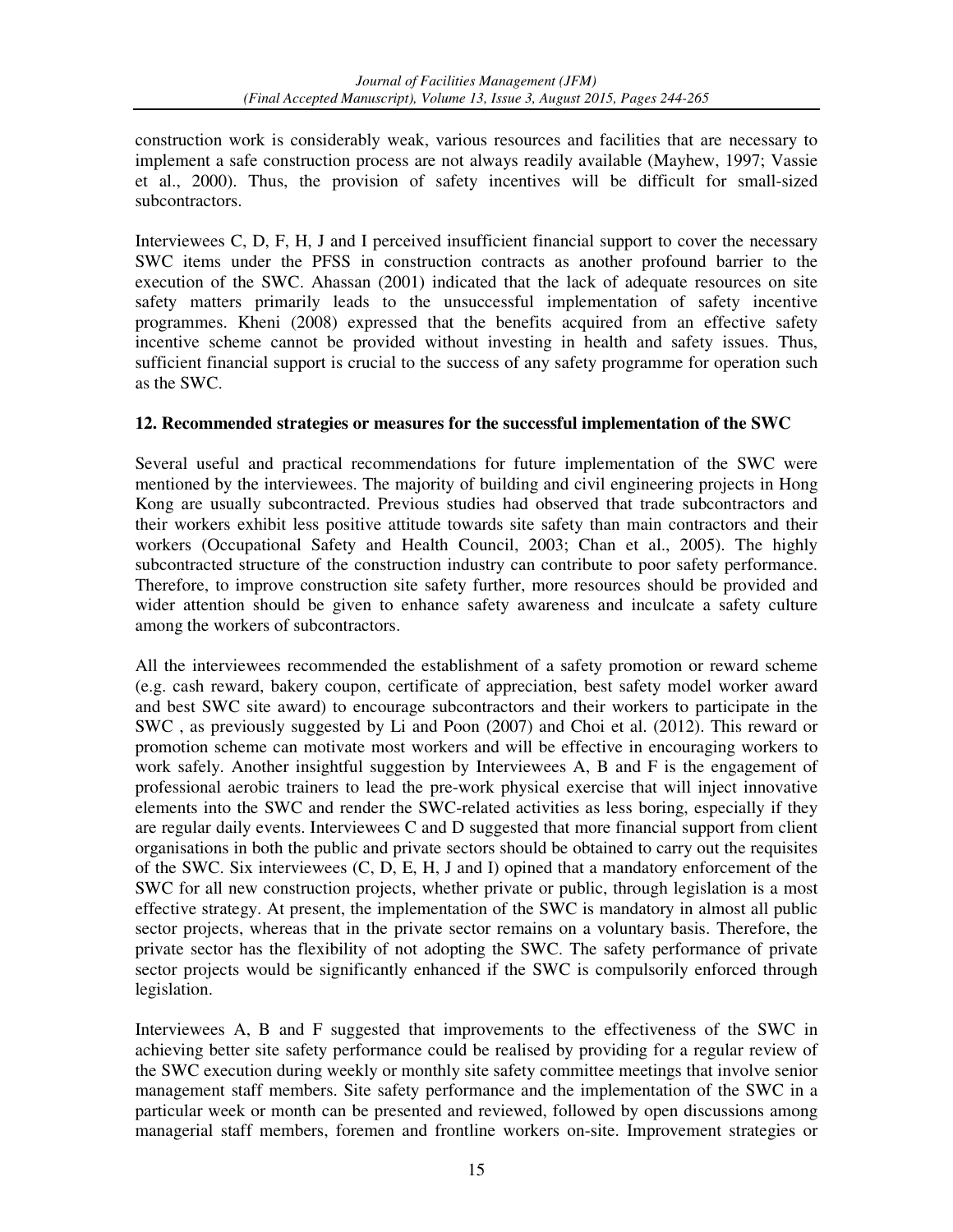effective measures can also be generated and converted into new policies or schemes for trial run under a collaborative atmosphere.

Another recommendation by Interviewees A, C and J is a tailor-made daily cycle of the SWC for a specific site, according to the different site activities and conditions. This arrangement can better facilitate the smooth implementation of the SWC at site level. The project schedule for work at the early stages should be designed to accommodate the necessary activities under the SWC. This would prevent the rushed jobs that result in sacrificing SWC activities (Choi et al., 2012).

More importantly, Interviewees D and E emphasised that education can contribute to further improvements to site safety. With reference to cases in Japan and other developed countries, Interviewee E explained that education is important and indispensable in building a strong onsite safety culture. The principle behind the SWC is to develop proper safety culture at site level (Ozaka, 2000). Generally, however, the mentality of construction workers is poor and varies from one person to another. While good safety culture cannot be cultivated within a short time period, the education of frontline workers must be continuous (Chan et al., 2010; Hon et al., 2011). Once proper safety culture is created, a tidier and safer worksite can be secured. Appropriate regular training programmes should also be provided for frontline safety officers or supervisors to launch the SWC more successfully and persistently.

# **13. Conclusions**

The SWC has been widely adopted in various public sector projects, such as civil engineering and building projects, as well as in some private sector building projects. This study has provided an overview of the current application of the SWC in Hong Kong and has identified underlying benefits, major difficulties and useful recommendations on the SWC by a series of in-depth interviews with several senior project or safety practitioners.

The SWC is one of the safety initiatives that has contributed to the decline of construction accidents and fatalities in Hong Kong, therefore proving that the SWC is successful and effective in improving site safety performance. All interviewees observed that the most significant benefit of the SWC is its prevention and mitigation of construction accidents. Other perceived benefits include the facilitation of safety-related communications, promotion of safety awareness, identification of potential hazards and cultivation of safety habits. Limited site space, irregular work schedules of various workers, a lack of motivation for participation and an overtight project schedule are revealed as primary barriers to the execution of the SWC at site level.

Several improvement strategies were recommended to enhance the implementation of the SWC in the future. These recommendations include the establishment of a reward scheme, engagement of professional aerobic trainers, design of site-specific SWC, mandatory enforcement of the SWC through legislation, regular review of the SWC effectiveness, increased financial support from client organisations, and creation of a more realistic project schedule. The synthesis of the different opinions on the above attributes of the SWC between clients and contractors will enable project team members to maximise the perceived benefits and minimise potential difficulties in adopting the SWC.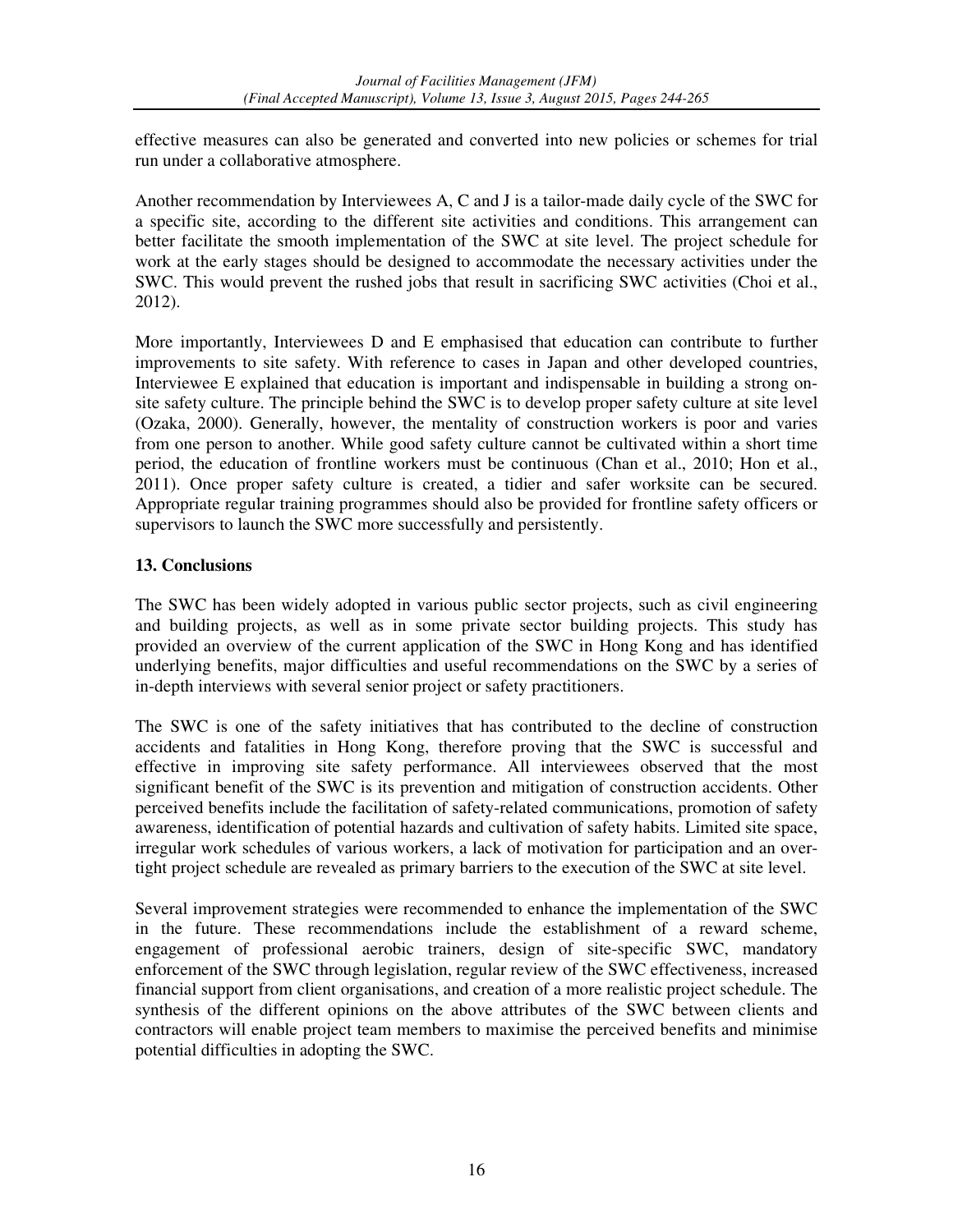A wider debate has been triggered in this paper on the underlying benefits and potential difficulties of the SWC for reference by the construction industry at large. Although the SWC has been widely executed in public sector projects, more projects adopting the SWC should also be launched in the private sector to explore its effectiveness and provide a basis for comparison on the implementation of the SWC between the public sector and the private sector. On the other hand, it is advocated that the SWC can be extended to cover the broad sector of facilities service management and large-scale building maintenance / renovation in both Hong Kong and overseas as well.

#### **Acknowledgements**

The authors wish to thank the Department of Building and Real Estate of The Hong Kong Polytechnic University for providing financial support to this research study (Departmental General Research Grants Allocation 2011/12 with Project Account Code: 4-ZZC2). This paper forms part of a funded research project entitled 'An Exploratory Study on the Implementation of the Safe Working Cycle (SWC) in the Hong Kong Construction Industry', which has several research objectives sharing a common background of study and research methodology with the present study. The authors would also like to acknowledge the active participation, kind support and valuable assistance of the ten interviewees who provided their valuable opinions and substantiated necessary information on the SWC in this paper.

### **References**

- Abdelhamid, T.S. and Everett, J.G. (2000). Identifying root cause of construction accidents. Journal of Construction Engineering and Management, ASCE, 126(1), 52-60.
- Abudayyeh, O., Fredericks, T.K., Butt, S.E. and Shaar, A. (2006). An investigation of management's commitment to construction safety. International Journal of Project Management, 24(2), 167- 174.
- Ahassan, R. (2001). Legacy of implementing industrial health and safety in developing countries. Journal of Physiological Anthropology and Applied Human Science, 20(6), 311-319.
- Anton, T.J. (1989). Occupational Safety and Health Management, 2nd Edition, McGraw-Hill, New York.
- Austin, J., Kessler, M.L., Riccobono, J.E. and Bailey, J.S. (1996). Using feedback and reinforcement to improve the performance and safety of a roofing crew. Journal of Organizational Behavior Management, 16(2), 49-75.
- Banfield, P., Jennings, P.L. and Beaver, G. (1996). Competence-based training for small firms An expensive failure. Long Range Planning, 29(1), 94-101.
- Chan, A.P.C., Wong, F.K.W., Yam, M.C.H., Chan, D.W.M., Ng, J.W.S. and Tam, C.M. (2005). From Attitude to Culture - Effect of Safety Climate on Construction Safety. Research Monograph, Department of Building and Real Estate, The Hong Kong Polytechnic University, 160 pages, ISBN 962-367- 432-5, May 2005.
- Chan, D.W.M., Chan, A.P.C. and Choi, T.N.Y. (2010). An empirical survey of the benefits of implementing Pay for Safety Scheme (PFSS) in the Hong Kong construction industry. Journal of Safety Research, 41(5), 433-443.
- Chan, D.W.M., and Kumaraswamy, M.M. (1996). An evaluation of construction time performance in the building industry. Building and Environment, 31(6), 569-578.
- Chan, D.W.M. and Kumaraswamy, M.M. (2002). Compressing construction durations: lessons learned from Hong Kong building projects. International Journal of Project Management, 20(1), 23-35.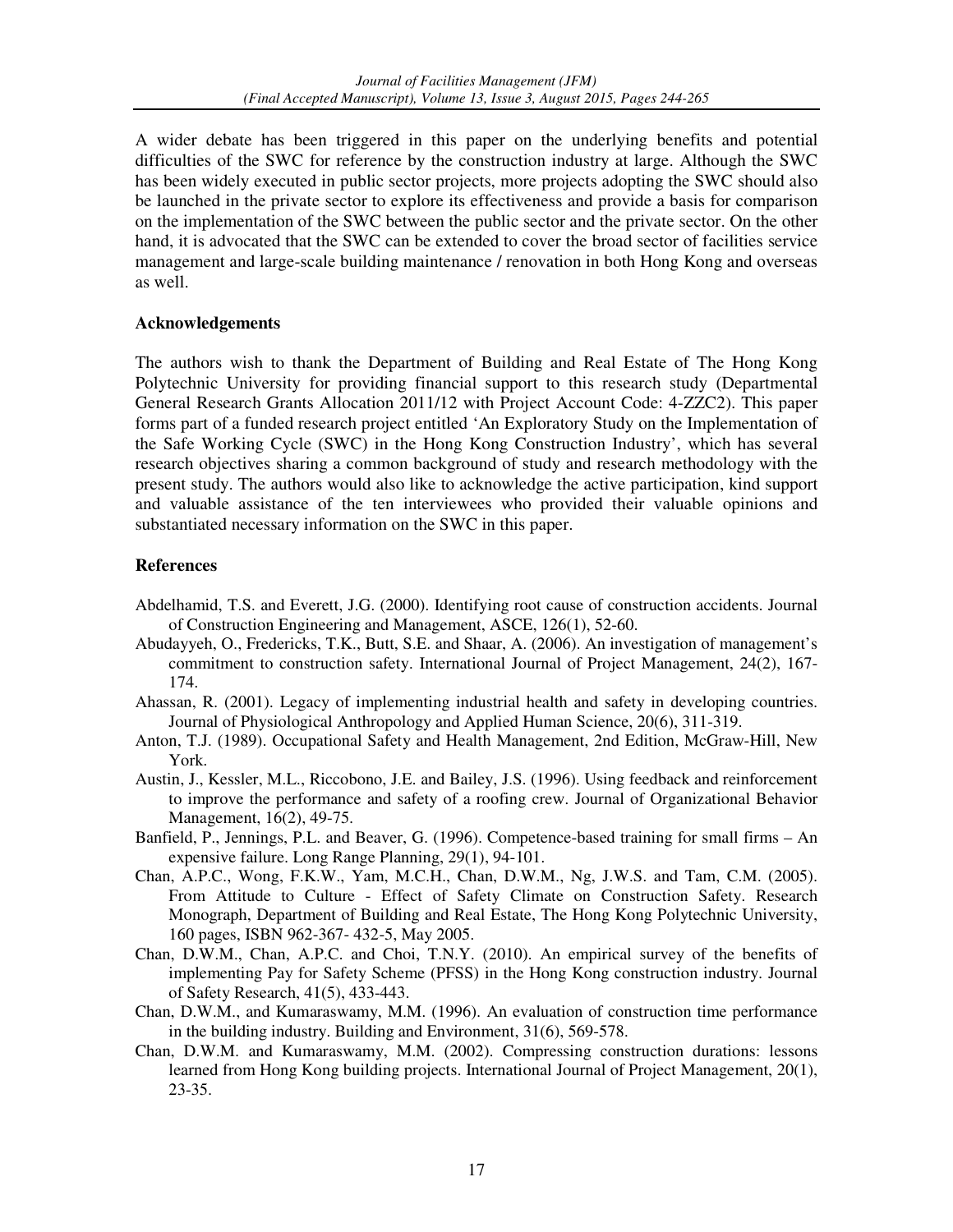- Chan, J.H.L., Chan, D.W.M. and Lord, W.E. (2011a). Key risk factors and risk mitigation measures for target cost contracts in construction - a comparison between the west and the east. Construction Law Journal, 27(6), 441-458.
- Chan, D.W.M., Lam, P.T.L. Chan, A.P.C. and Wong, J.M.W. (2011b). Guaranteed maximum price (GMP) contracts in practice: A case study of a private office development project in Hong Kong. Engineering, Construction and Architectural Management, 18(2), 188-205.
- Chau, W.P. and Lee, K.H. (2007). Construction safety management in Civil Engineering and Development Department: a client's perspective. Proceedings of the CII-HK Conference 2007 - Never Safe Enough: A Wider Look at Construction Safety and Health (Chan, A.P.C. and Chan, D.W.M. as Editors), 20 November 2007, Hong Kong, China, ISBN 978-988-99558-3-0, 265- 273.
- Cheyne, A., Cox, S., Oliver, A. and Tomas, J.M. (1998). Modelling safety climate in the prediction of levels of safety activity. Work and Stress, 12(3), 255-271.
- Choi, T.N.Y., Chan, D.W.M. and Chan, A.P.C. (2012). Potential difficulties in applying the Pay for Safety Scheme (PFSS) in construction projects. Accident Analysis and Prevention - Special Issue on Accident Analysis and Prevention in Construction and Engineering, 48, 145-155.
- Choudhry, R.M. and Fang, D. (2008). Why operatives engage in unsafe work behavior: Investigating factors on construction sites. Safety Science, 46(4), 566-584.
- Creswell, J. (1998). Qualitative Inquiry and Research Design: Choosing among Five Traditions, Thousand Oaks, California: SAGE Publications Ltd.
- Debrah, Y.A. and Ofori, G. (2001). Subcontracting, foreign workers and job safety in the Singapore construction industry. Asia Pacific Business Review, 1(8), 145-166.
- Environment, Transport and Works Bureau.(2002). Implementation of Site Safety Cycle. Available at URL: http://www.devb.gov.hk/filemanager /technicalcirculars/en/upload/129/1/C2002-30-0- 1.pdf (accessed 25 October 2013).
- Fellows, R. and Liu, A. (2008). Research Methods for Construction, 3rd Edition, Blackwell Science, Oxford, UK.
- Fong, H.S. (2000). An analysis of the construction safety policy for public works projects in Hong Kong. Unpublished MPA thesis, The University of Hong Kong.
- Fung, I.W.H., Tam, C.M., Tung, K.C.F. and Man, A.S.K. (2005). Safety cultural divergences among management, supervisory and worker groups in Hong Kong construction industry. International Journal of Project Management, 23(7), 504-512.
- Gangwar, M. and Goodrum. P.M. (2005). The effect of time on safety incentive programs in the US construction industry. Construction Management and Economics, 23(8), 851-859.
- Gillham, B. (2000).The Research Interview, Continuum, London, UK.
- Guest, G., Bunce, A. and Johnson, L. (2006). How many interviews are enough? An experiment with data saturation and variability. Field Methods*,* 18(1), 59-82.
- Hatush, Z. and Skitmore, M. (1997). Evaluating contractor prequalification data: selection criteria and project success factors, Construction Management and Economics, 15(2), 129-147.<br>wavs Department (2002). Site Safety Cycle. Available at
- Highways Department (2002). Site Safety Cycle. Available at URL: http://www.hyd.gov.hk/eng/public/publications/newsletter/Issue52/eng/E9.pdf (accessed 25 October 2013).
- Hinze, J. and Gambatese, J. (2003). Factors that influence safety performance of specialty contractors. Journal of Construction Engineering and Management, ASCE, 129(2), 159-164.
- Hinze, J. and Wilson, G. (2000). Moving toward a zero injury objective. Journal of Construction Engineering and Management, ASCE, 126(5), 399-403.
- Hislop, R. D. (1999) .Construction site safety: a guide to managing contractors. New York: Lewis Publishers.
- Hoffmann, D.A. and Stetzer, A. (1998). The role of safety climate and communication in accident interpretation: Implications for learning from negative events. Academy of Management Journal, 41(6), 644-657.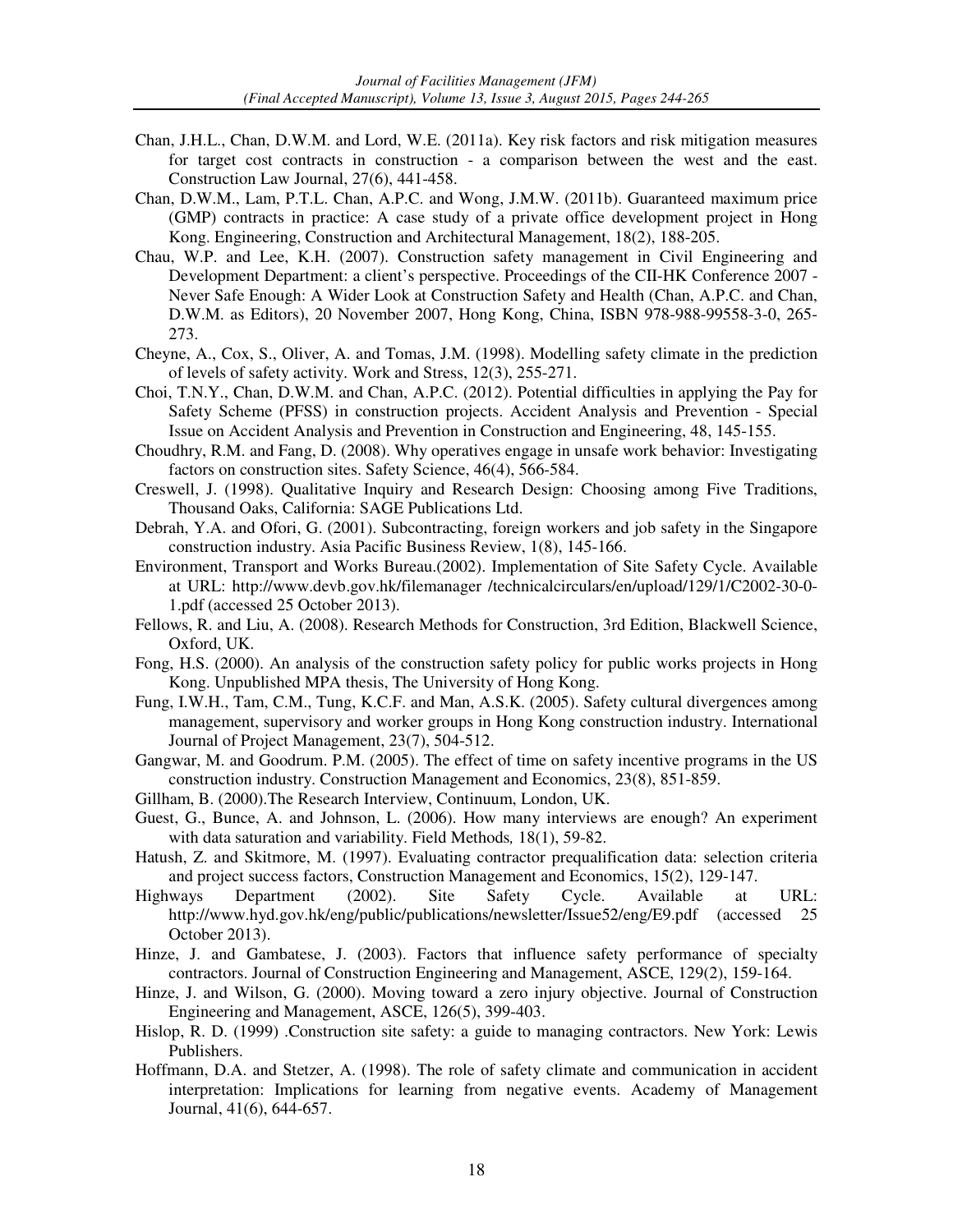- Hon, C.K.H., Chan, A.P.C. and Chan, D.W.M. (2011). Strategies for improving safety performance of Repair, Maintenance, Minor Alteration and Addition (RMAA) works. Facilities - Special Issue on Infrastructure Management, 29(13/14), 591-610.
- Hung, T.W. (2011). An Investigation of the Effectiveness of Safe Working Cycle (SWC) in the Hong Kong Construction Industry. BSc(Hons) Dissertation in Building Engineering and Management, Department of Building and Real Estate, The Hong Kong Polytechnic University, April.
- Kerr, C., Nixon, A. and Wild, D. (2010). Assessing and demonstrating data saturation in qualitative inquiry supporting patient-reported outcomes research, Expert Review of Pharmacoeconomics and Outcomes Research, 10(3), 269-281.
- Koys, D.J. and DeCotiis, T.A. (1991). Inductive measures of psychological climate. Human Relations, 44(3), 265-285.
- Kheni, N.A. (2008). Impact of health and safety management on safety performance of small and medium-sized construction business in Ghana. PhD Thesis, Department of Civil and Building Engineering, Loughborough University, UK, Institutional Repository, January 2008.
- Krause, T.R. (1998). Safety incentives from a behavioral perspective: Presenting a balance sheet. Professional Safety, 43(8), 24-29.
- Krause, T.R. and Hodson, S.J. (1998). A close look at incentives. Occupational Health and Safety, 67(1), 28, 30, 36.
- LaBar, G. (1997). Awards and incentives in action. Occupational Hazards, 59(1), 91-92.
- Labour Department (2013). Occupational Safety and Health Statistics Bulletin 2012. Occupational Safety and Health Branch, Labour Department, Issue No. 13 (June 2013). Available at URL: http://www.labour.gov.hk/eng/osh/pdf/Bulletin2012.pdf (accessed 10 October 2013).
- Langford, D., Rowlinson, S. and Sawacha, E. (2000). Safety behaviour and safety management: Its influence on the attitudes of workers in the UK construction industry. Engineering, Construction and Architectural Management, 7(2), 133-140.
- Laukkanen, T. (1999). Construction work and education: Occupational health and safety reviewed. Construction Management and Economics, 17(1), 53-62.
- Laws, J. (1996). The power of incentives. Occupational Health and Safety, 65(1), 24-30.
- Leichtling, B. (1997). Keeping quality employees requires effort, creativity. Wichita Business Journal, 12(25), 11-12.
- Li, R.Y.M. and Poon, S.W. (2007). Effectiveness of safety measures in reducing construction accidents in Hong Kong. Proceedings of the CII-HK Conference 2007 - Never Safe Enough: A Wider Look at Construction Safety and Health (Chan, A.P.C. and Chan, D.W.M. as Editors), 20 November 2007, Hong Kong, China, ISBN 978-988-99558-3-0, 177-185.
- Love, S. (1997). Subcontractor partnering: I'll believe it when I see it. Journal of Management in Engineering, ASCE, 13(5), 29-31.
- Mayhew, C. (1997). Barriers to implementation of known occupational health and safety solutions in small business. WorkSafe Australia and the Division of Workplace Health and Safety, Canberra, Queensland, Australia.
- Mohamed, S. (2002). Safety climate in construction site environments. Journal of Construction Engineering and Management, 128 (5), 375–383.
- Morse, J.M. (1994). Designing Funded Qualitative Research. In: Norman Denzin and Yvonna Lincoln (Editors), Handbook of Qualitative Research, 2nd Edition, Thousand Oaks, California: SAGE Publications Ltd, 220-235.
- Occupational Safety and Health Council (2002). Safety Working Cycle Handbook, Occupational Safety and Health Council, London.
- Occupational Safety and Health Council (2003). Safety Climate Survey Report, Hong Kong.
- Occupational Safety and Health Council (2006). Safe Working Cycle Handbook Implementation of Safe Behaviour, Hong Kong, June, 66 pages, ISBN 962-968-262-1.